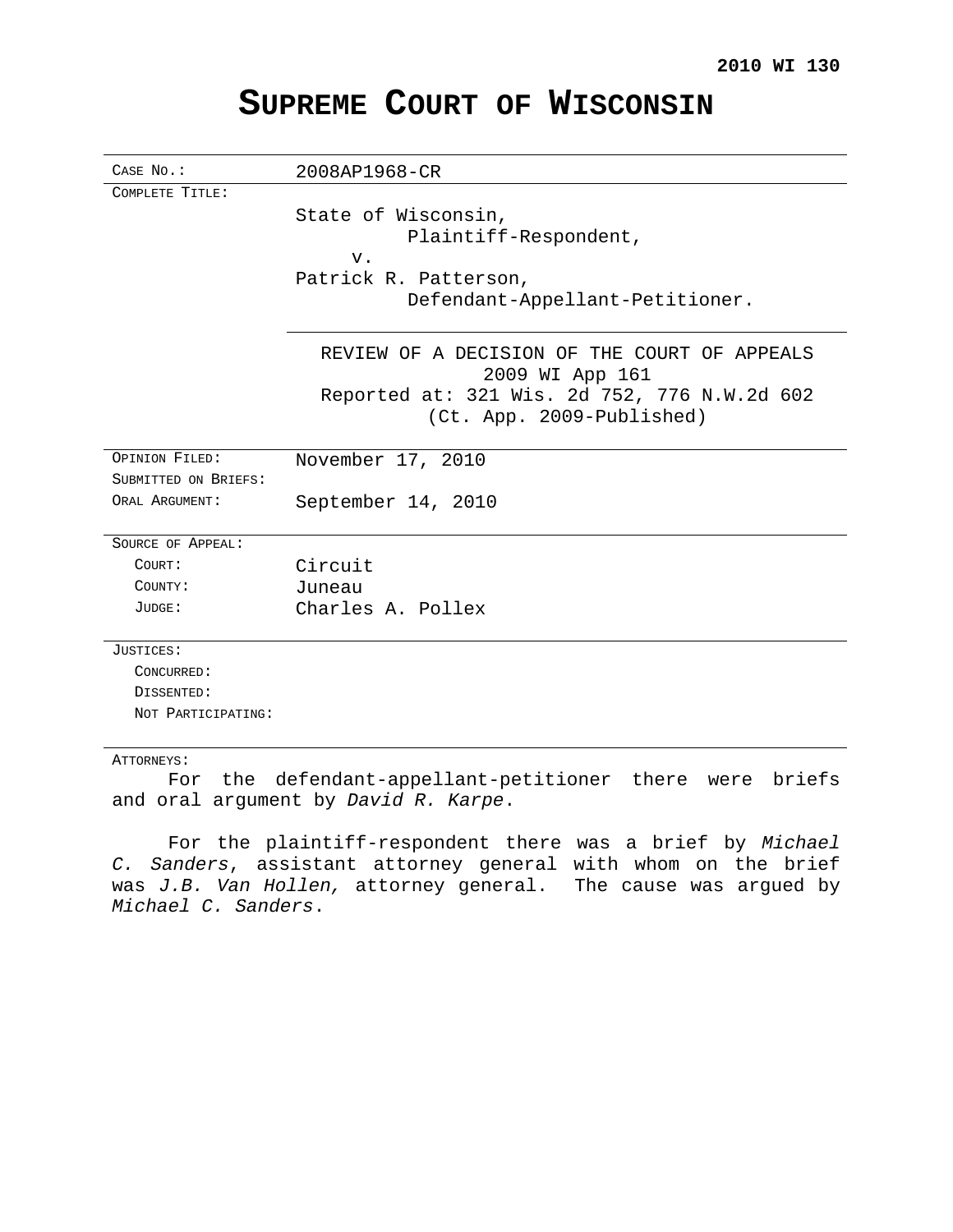## **2010 WI 130**

#### **NOTICE**

**This opinion is subject to further editing** and modification. **version will appear in the bound volume of the official reports.**

No. 2008AP1968-CR (L.C. No. 2004CF31)

STATE OF WISCONSIN  $\cdots$  in Supreme court

**State of Wisconsin,**

## **Plaintiff-Respondent,**

**v.**

**Patrick R. Patterson,**

## **Defendant-Appellant-Petitioner.**

REVIEW of a decision of the court of appeals. Affirmed.

¶1 N. PATRICK CROOKS, J. This is a review of a published decision of the court of appeals $^1$  in a case arising from the death of seventeen-year-old Tanya S. (Tanya) from a drug overdose. Patrick R. Patterson (Patterson) challenges his convictions in connection with her death for first-degree reckless homicide by delivery of a controlled substance contrary to Wis. Stat. § 940.02(2)(a) (2007-08)<sup>2</sup> and contributing to the delinquency of a child with death as a consequence contrary to

## **FILED**

**NOV 17, 2010**

A. John Voelker Acting Clerk of Supreme Court

 $1$  State v. Patterson, 2009 WI App 161, 321 Wis. 2d 752, 776 N.W.2d 602.

 $2^2$  All subsequent references to the Wisconsin Statutes are to the 2007-08 version unless otherwise indicated.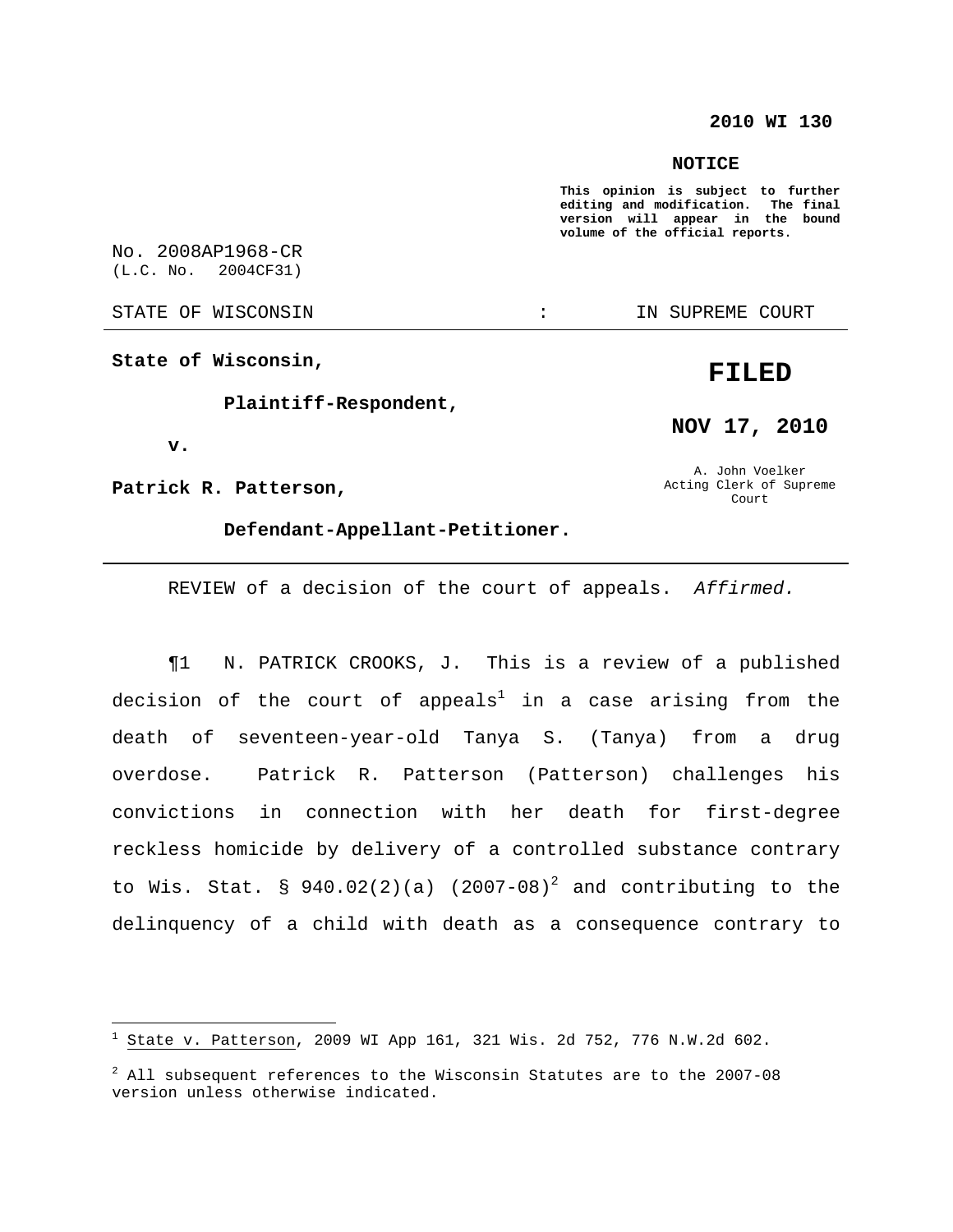Wis. Stat. § 948.40(1), (4)(a).<sup>3</sup> After a jury convicted him of both offenses, Patterson moved the Juneau County Circuit Court, the Honorable Charles A. Pollex presiding, for postconviction relief, which the circuit court denied as to these offenses. The court of appeals affirmed the jury verdict and the circuit court's denial of postconviction relief.

¶2 We address four issues in our review:

- First, whether the punishments for first-degree reckless homicide by delivery of a controlled substance and contributing to the delinquency of a child with death as a consequence are multiplicitous when both convictions arise from the same death.

Second, whether a defendant may be convicted of contributing to the delinquency of a seventeen-year-old when the relevant statute's definition of "child" provides an exception for purposes of prosecuting a person who is over seventeen.<sup>4</sup>

Third, whether a jury instruction for first-degree reckless homicide by delivery of a controlled substance was erroneous because the way the instruction was worded allegedly allowed the jury to find guilt based on a mere allegation rather than proof beyond a reasonable doubt.

 $3$  Patterson was also charged with four counts of delivery of a controlled substance, Oxycodone, to Tanya and three others. These charges are not at issue in this appeal.

 $4$  See Wis. Stat. §§ 948.01(1), 948.40(1). Section 948.01(1) provides: "'Child' means a person who has not attained the age of 18 years, except that for purposes of prosecuting a person who is alleged to have violated a state or federal criminal law, 'child' does not include a person who has attained the age of 17 years." Section 948.40(1) provides: "No person may intentionally encourage or contribute to the delinquency of a child."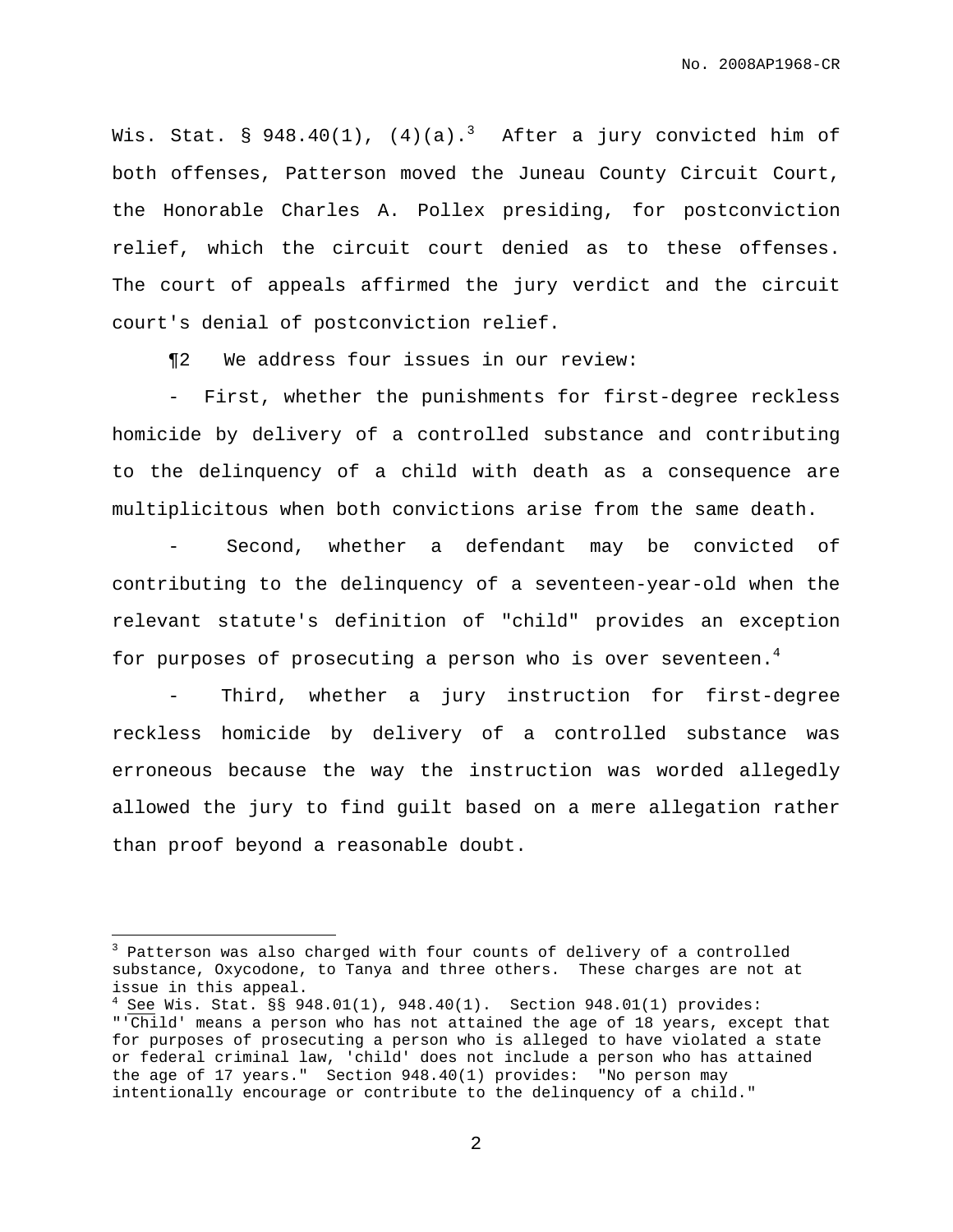- Fourth, whether Patterson is entitled to a new trial because of claimed prosecutorial misconduct stemming from the prosecutor's use of other witnesses' statements and testimony in a manner prohibited by Haseltine.<sup>5</sup>

¶3 We affirm the court of appeals for the reasons stated below. In response to Patterson's first claim, we hold that convictions for both first-degree reckless homicide by delivery of a controlled substance and contributing to the delinquency of a child with death as a consequence are not multiplicitous because, in light of the four-part analysis outlined in State v. Davison, 2003 WI 89, ¶50, 263 Wis. 2d 145, 666 N.W.2d 1, we conclude that the legislature intended to permit multiple punishments for these offenses. On this issue, we affirm the court of appeals, but on different grounds.<sup>6</sup> We conclude that the convictions are not multiplicitous because contributing to the delinquency of a child with death as a consequence is not a "type of criminal homicide" for purposes of Wis. Stat. § 939.66(2), and further conclude that the legislature intended to permit cumulative punishments for that offense and firstdegree reckless homicide by delivery of a controlled substance.

<sup>&</sup>lt;sup>5</sup> In Haseltine, the court of appeals held that "[n]o witness, expert or otherwise, should be permitted to give an opinion that another mentally and physically competent witness is telling the truth." State v. Haseltine, 120 Wis. 2d 92, 96, 352 N.W.2d 673 (Ct. App. 1984).

 $6$  The court of appeals held that the charges are not multiplicitous, but its holding was based on an improper reading of Davison. Patterson, 321 Wis. 2d 752, ¶12 (citing Davison, 263 Wis. 2d 145, ¶¶65-67). In its decision, the court of appeals reasoned that, based on Davison, Wis. Stat. § 939.66 does not prohibit conviction of both the charged crime and a lesserincluded offense when both offenses are charged. Patterson, 321 Wis. 2d 752, ¶12. We disagree for the reasons set forth below.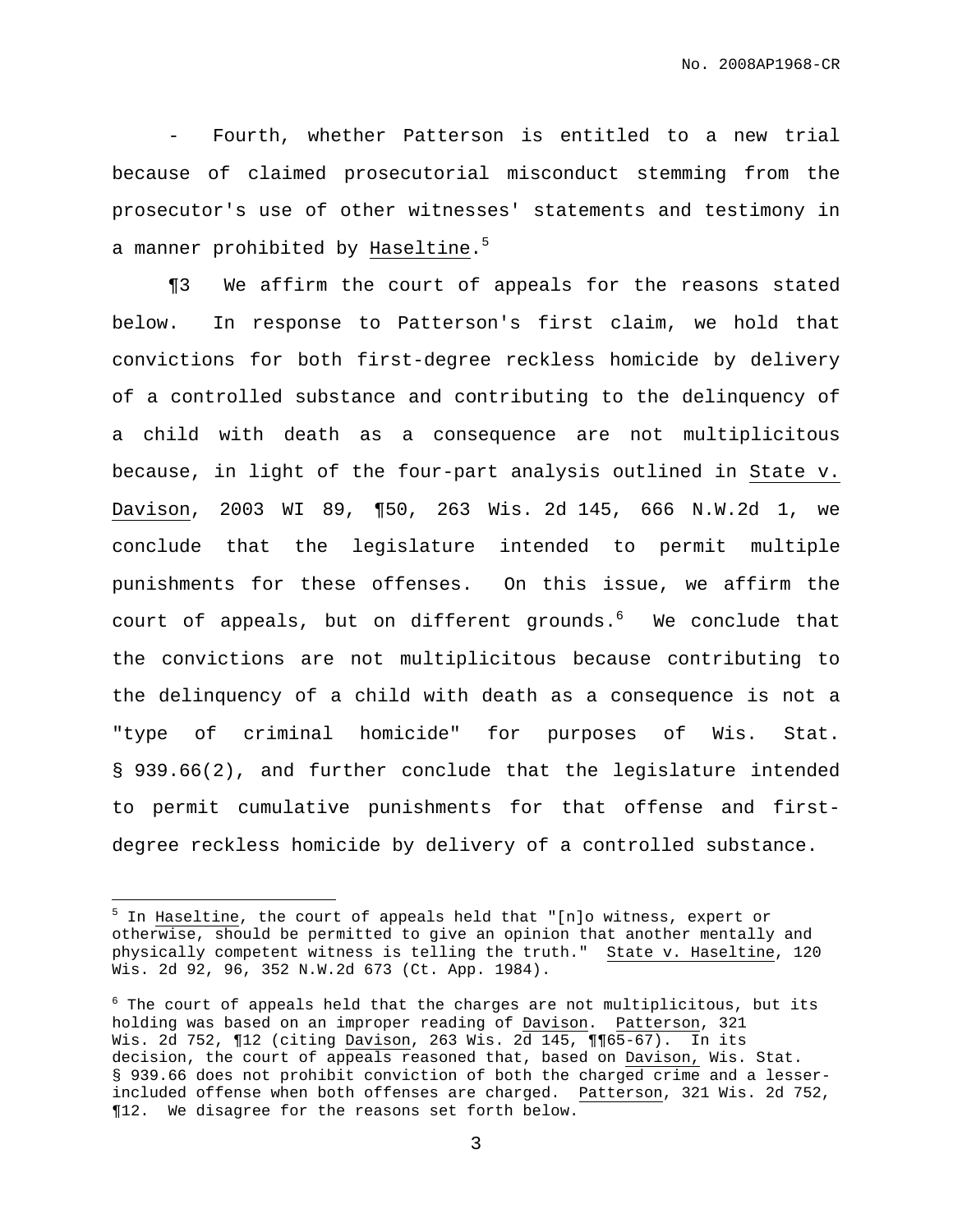¶4 Regarding the second issue, we hold that Wis. Stat. § 948.40(1) proscribes contributing to the delinquency of any child under the age of eighteen, and thus Patterson's conviction was proper. Our interpretation of Wis. Stat. § 948.40(1) is informed by the plain language and legislative history of the definition of "child" in Wis. Stat. § 948.01(1), which excludes those over seventeen only for the "purposes of prosecuting" such person.

¶5 Third, we conclude that the jury instruction for first-degree reckless homicide by delivery of a controlled substance was not erroneous because the jury was properly advised that the burden of proving all elements of the crime beyond a reasonable doubt rested on the State. Patterson's claim that the wording of the fourth element of that crime allowed the jury to convict him based on allegations alone is not reasonable, especially when one looks at the jury instructions as a whole.

¶6 Fourth, there was no prosecutorial misconduct warranting a new trial because the single Haseltine violation in the seven-day trial in this case did not "so infect[] the trial with unfairness as to make the resulting conviction a denial of due process." State v. Neuser, 191 Wis. 2d 131, 136, 528 N.W.2d 49 (Ct. App. 1995). We therefore affirm the decision of the court of appeals.

### I. BACKGROUND

¶7 For the purposes of this appeal, the facts of this case are undisputed. At the heart of this case is the death of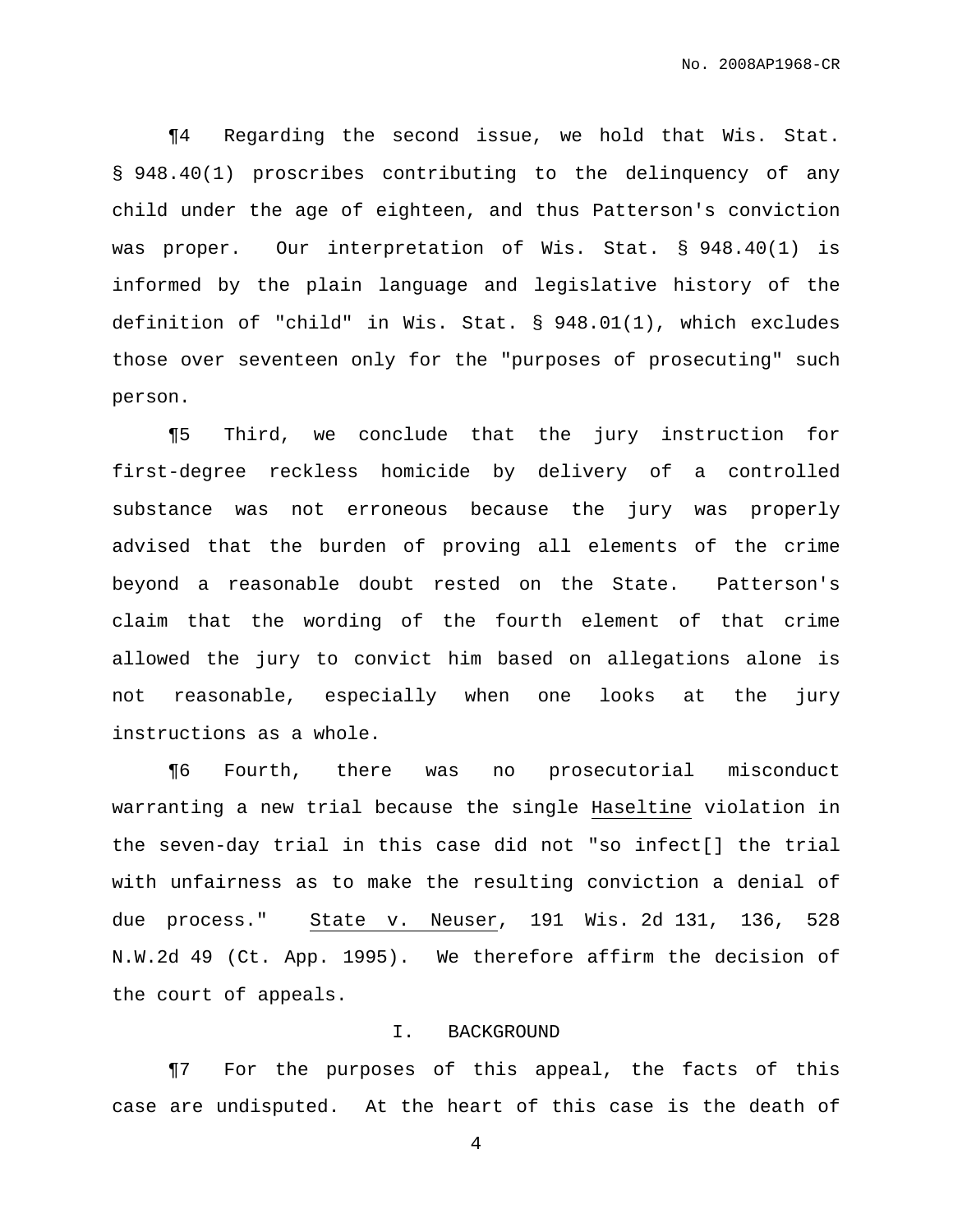Tanya, at the age of seventeen, from an overdose of Oxycodone, a prescription pain medication. Tanya spent the night of May 2, 2003, with her boyfriend, Patterson. Over the course of that evening, Patterson and Tanya both used Oxycodone. Several people who visited Patterson at his home that night testified that Patterson gave Tanya Oxycodone pills, which she ingested. The next morning, Patterson and his mother, with whom Patterson lived, awoke to find Tanya unconscious. Emergency medical personnel were unable to revive Tanya, and she was taken to the hospital, where she was pronounced dead. After an autopsy and a toxicological analysis, the coroner determined that the cause of death was drug ingestion, specifically, Oxycodone.

¶8 On February 13, 2004, Patterson was charged with two counts of delivery of a schedule II controlled substance, namely Oxycodone, in violation of Wis. Stat. § 961.41(1)(a), firstdegree reckless homicide by delivery of a controlled substance in violation of Wis. Stat. § 940.02(2)(a), and encouraging or contributing to the delinquency of a child resulting in death in violation of Wis. Stat.  $\S$  948.40(1), (4)(a). In an amended criminal complaint, Patterson was also charged with two additional counts of delivery of a controlled substance in violation of Wis. Stat. § 961.41(1)(a), for delivering Oxycodone to two others on the night of May 2, 2003.

¶9 After a seven-day jury trial in Juneau County Circuit Court, the Honorable Charles A. Pollex presiding, the jury acquitted Patterson of one count of delivery of a controlled substance and found Patterson guilty of all other charges.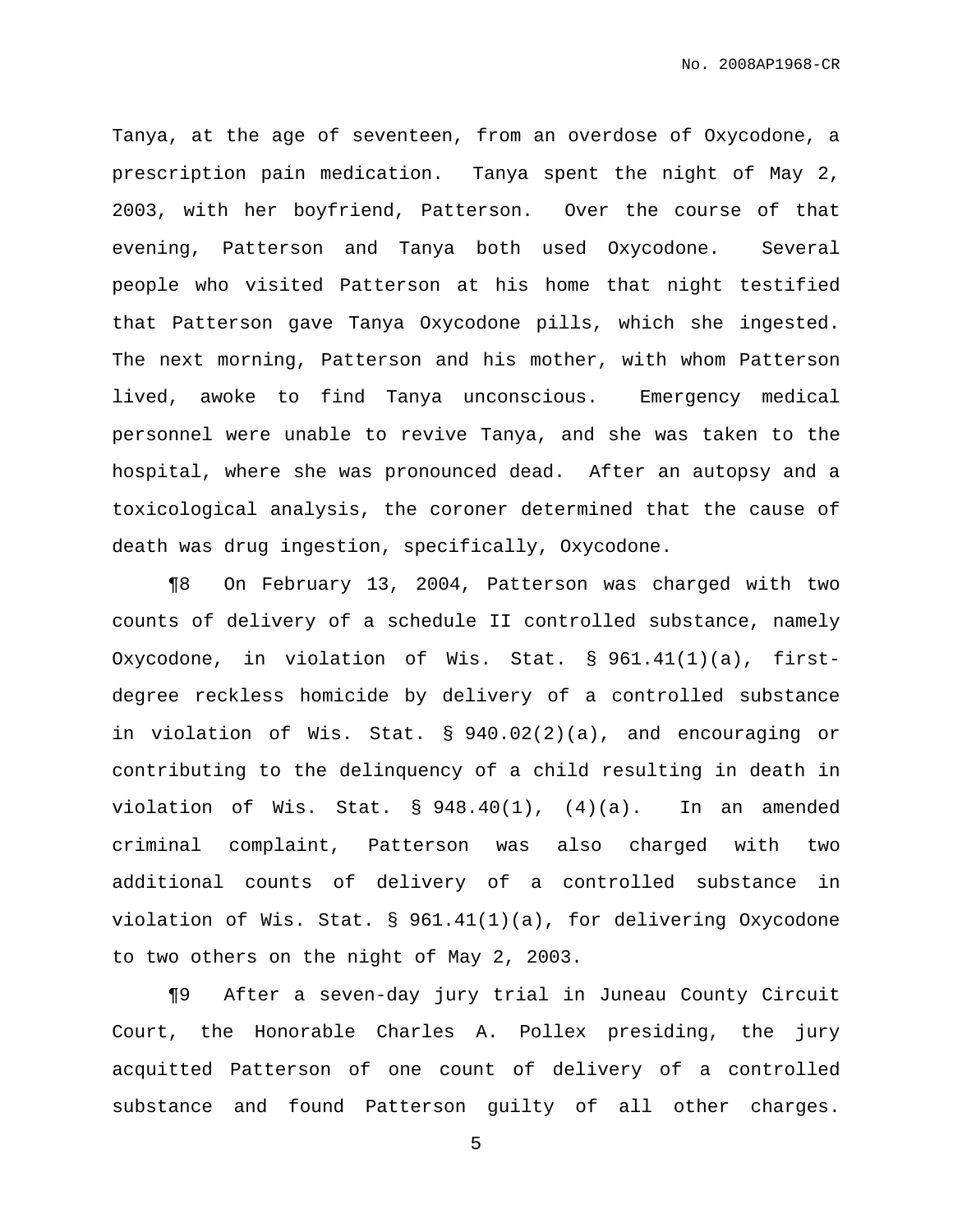Patterson moved the circuit court for postconviction relief. First, Patterson argued that count four, contributing to the delinquency of a minor resulting in death, should be dismissed due to insufficient evidence. Specifically, Patterson alleged that the State failed to prove the first element of Wis. Stat. § 948.40 because Tanya was seventeen at the time and thus not a "child" as that term is used in the statute. $7$  Second, Patterson sought dismissal of the contributing to the delinquency of a minor and delivery of a controlled substance counts as multiplicitous, arguing that both are lesser included offenses of first-degree reckless homicide by delivery of a controlled substance. Third, Patterson argued that count three, firstdegree reckless homicide by delivery of a controlled substance, must be dismissed because a jury instruction was erroneous. The circuit court granted Patterson's motion to dismiss count two for delivery of Oxycodone to Tanya because it is a lesser included offense of count three, reckless homicide by delivery of Oxycodone, and denied all of Patterson's other claims for relief.

¶10 Patterson appealed, and the court of appeals affirmed the circuit court's judgment of conviction and order denying Patterson's motions for postconviction relief. Patterson, 321 Wis. 2d 752, ¶1. Regarding Patterson's multiplicity claim, the court of appeals held that the punishments for both first-degree

 $^7$  In that claim, Patterson also argued (1) ineffective assistance of trial counsel for failing to raise the issue during trial, and (2) that his conviction was based on insufficient evidence because, even viewing the evidence in the light most favorable to the State, Tanya never "possessed" Oxycodone. Patterson does not raise these issues on appeal.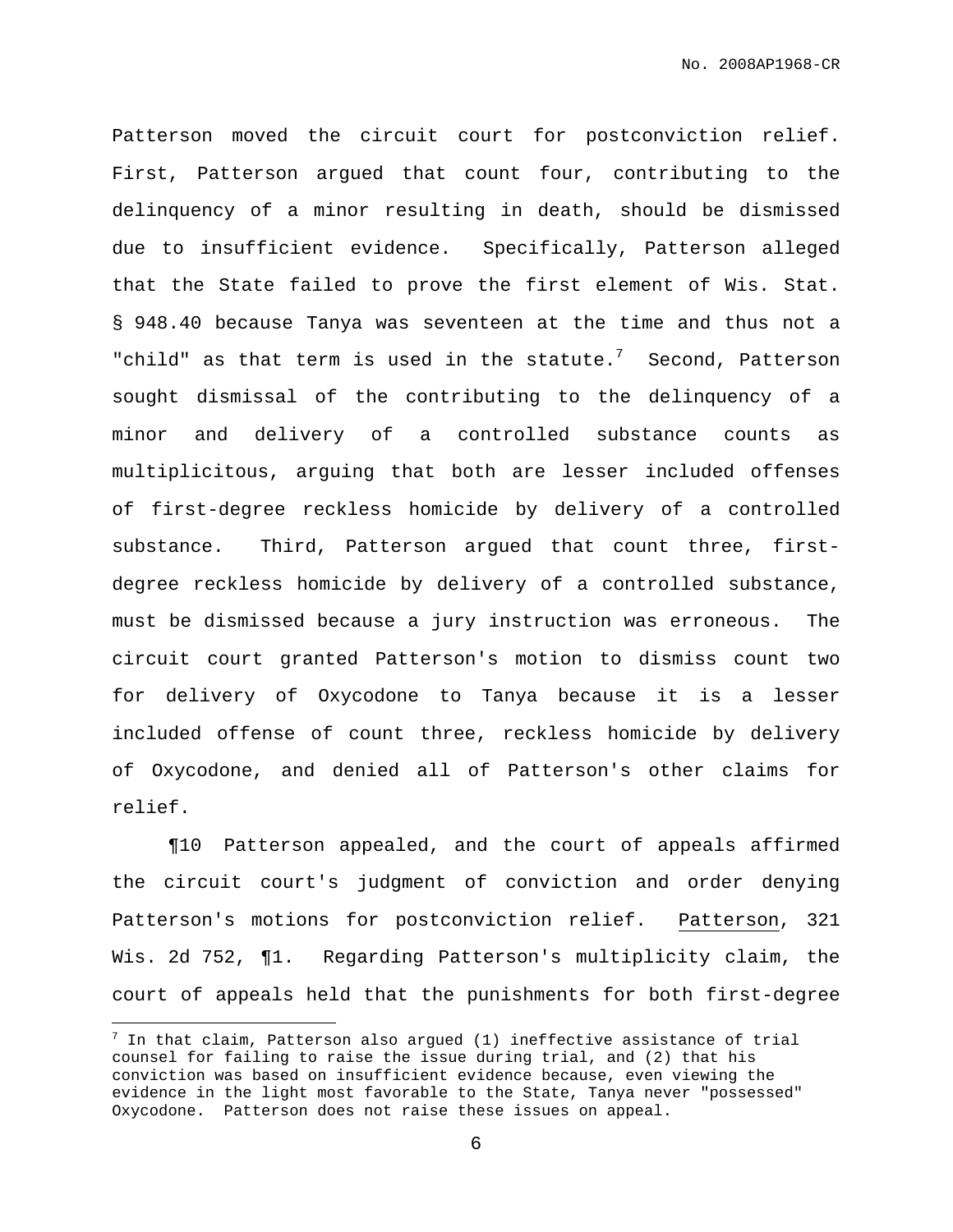reckless homicide by delivery of a controlled substance and contributing to the delinquency of a child with death as a consequence are not multiplicitous because an analysis of the relevant factors reveals a legislative intent to permit convictions for both offenses. Id. In part the court of appeals relied on Davison, 263 Wis. 2d 145, and interpreted that case to provide that Wis. Stat. § 939.66 does not show a clear legislative intent to bar multiple convictions for lesser included offenses when both offenses are charged. Patterson, 321 Wis. 2d 752, ¶¶10-12. In addressing Patterson's claim that Wis. Stat. § 948.40(1) does not apply to children over seventeen, the court of appeals examined the relevant statutory definitions and concluded that seventeen-year-olds are excepted from the definition of "juvenile" only for the "purpose[] of investigating or prosecuting" such person. Patterson, 321 Wis. 2d 752, ¶29. In response to Patterson's jury instruction claim, the court of appeals held that, viewing the instructions as a whole, the use of the word "alleged" in the fourth element of the charge of first-degree reckless homicide by delivery of a controlled substance only refers back to the first element and thus does not improperly relieve the State of its burden of proof. Id., ¶32. On Patterson's prosecutorial misconduct claim, the court of appeals held that the circuit court did not erroneously exercise its discretion in denying Patterson's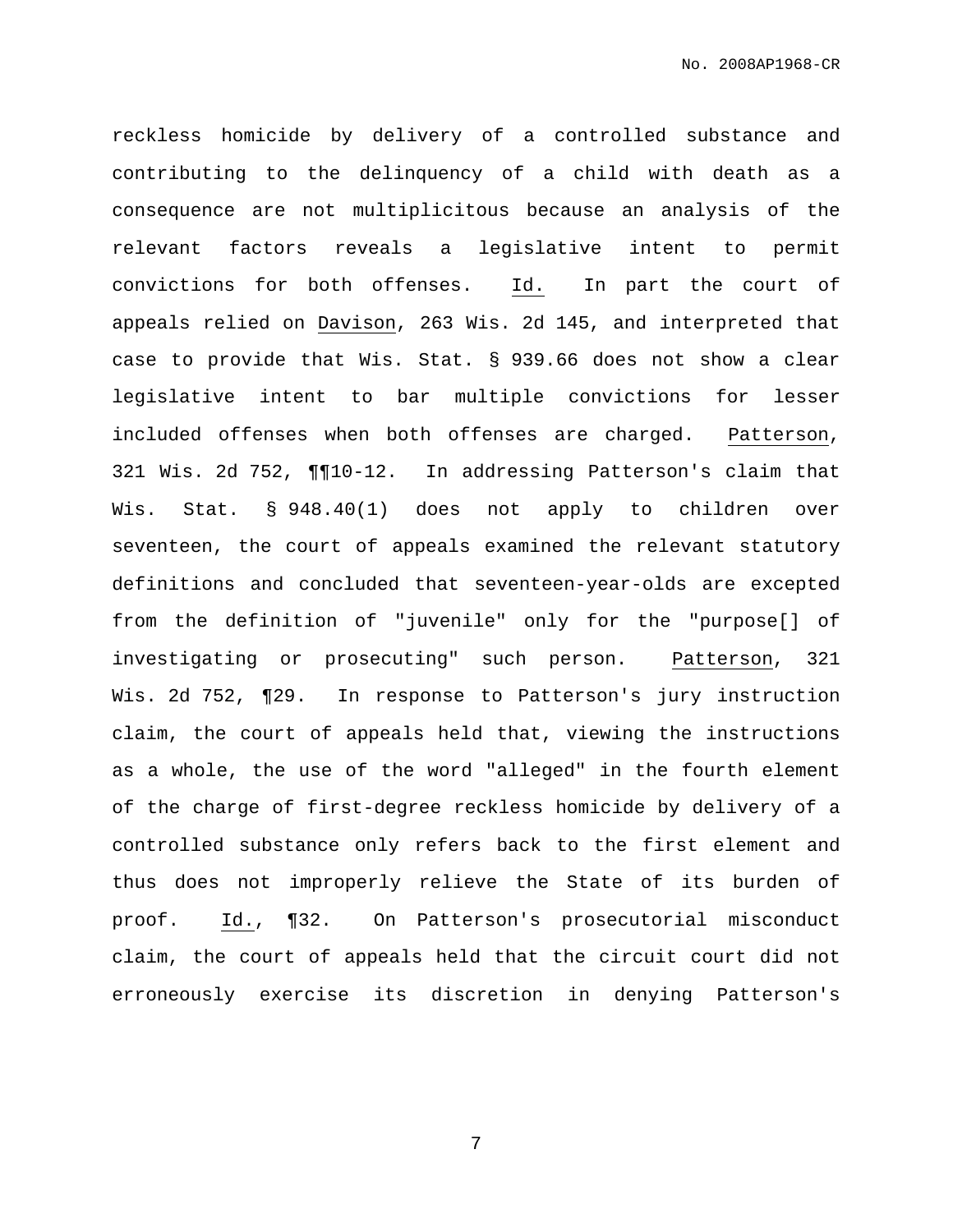motion for a mistrial because the prosecutor's single improper question did not result in an unfair trial. <sup>8</sup> Id., ¶37.

## II. ANALYSIS

¶11 Patterson challenges several aspects of his trial and conviction. We agree with the court of appeals' decision to affirm the circuit court's judgment of conviction and denial of postconviction relief, though in part on different grounds. We will address each of Patterson's claims in the order decided by the court of appeals and as outlined above.

A. Patterson's Multiplicity Claim

¶12 A multiplicity claim presents a question of law that is "subject to independent appellate review." State v. Multaler, 2002 WI 35, ¶52, 252 Wis. 2d 54, 643 N.W.2d 437. Multiplicity claims are analyzed under a two-part test. First, pursuant to the Blockburger elements-only test, this court examines whether the offenses are identical in law and fact. Id. Second, this court turns to whether the legislature intended multiple punishments for the conduct and offenses at issue. Id.

¶13 Patterson argues that the legislature did not intend to permit multiple convictions for reckless homicide by delivery of a controlled substance and contributing to the delinquency of a child with death as a consequence for the same act. See Wis.

 $8$  The court of appeals also addressed the claim raised in Patterson's postconviction motion that the State failed to prove that Tanya "possessed" Oxycodone and held that there was sufficient evidence. Patterson, 321 Wis. 2d 752, ¶26. Patterson did not raise that issue in his petition for review to this court.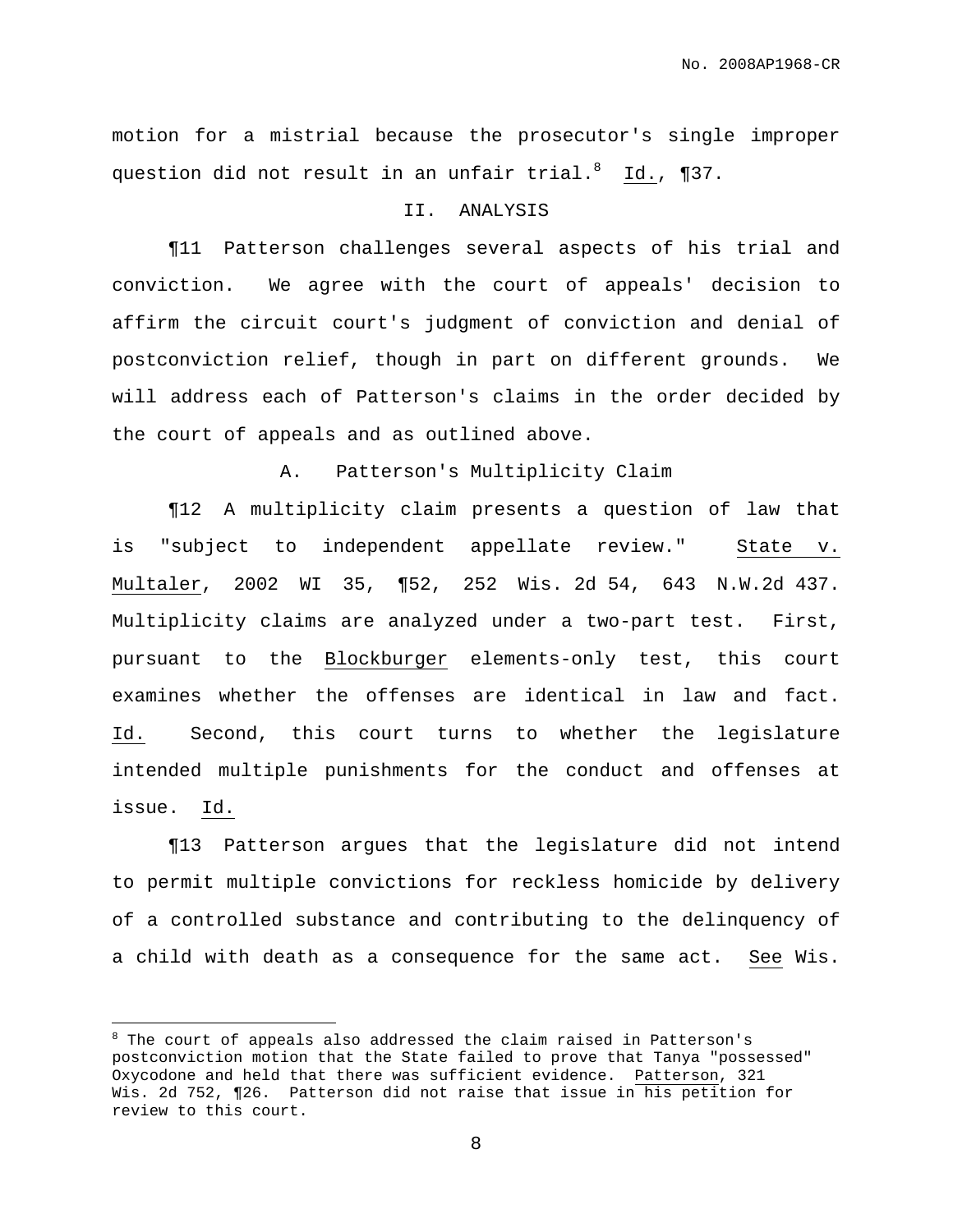Stat.  $\S$ § 940.02(2)(a), 948.40(1), (4)(a).<sup>9</sup> While Patterson concedes that the statutes are not identical in law or fact, he argues that the legislature intended to prohibit multiple convictions, and thus multiple convictions violate due process. In support he contends that the plain language and legislative history of Wis. Stat. § 939.66(2) shows a clear legislative intent to prohibit conviction of a homicide offense and a lesser included type of homicide. Further, Patterson asserts that § 948.40(1), (4)(a) is a less serious type of homicide than § 940.02(2)(a) because they require proof that the defendant caused a death and impose a lesser penalty than first-degree reckless homicide. Patterson contends that homicide statutes are located throughout the statutes and that Wis. Stat. § 948.40(1), (4)(a) is one such example. In response to the court of appeals' holding, Patterson argues that Davison does not control because this court limited its interpretation of Wis. Stat. § 939.66 to subsection (2m) which applies to battery offenses.

Wis. Stat. § 948.40(1), (4)(a).

 $9$  Contributing to the delinquency of a child. (1) No person may intentionally encourage or contribute to the delinquency of a child. This subsection includes intentionally encouraging or contributing to an act by a child under the age of 10 which would be a delinquent act if committed by a child 10 years of age or older. . . .

<sup>(4)</sup> A person who violates this section is guilty of a Class A misdemeanor, except: (a) If death is a consequence, the person is guilty of a Class D felony . . . .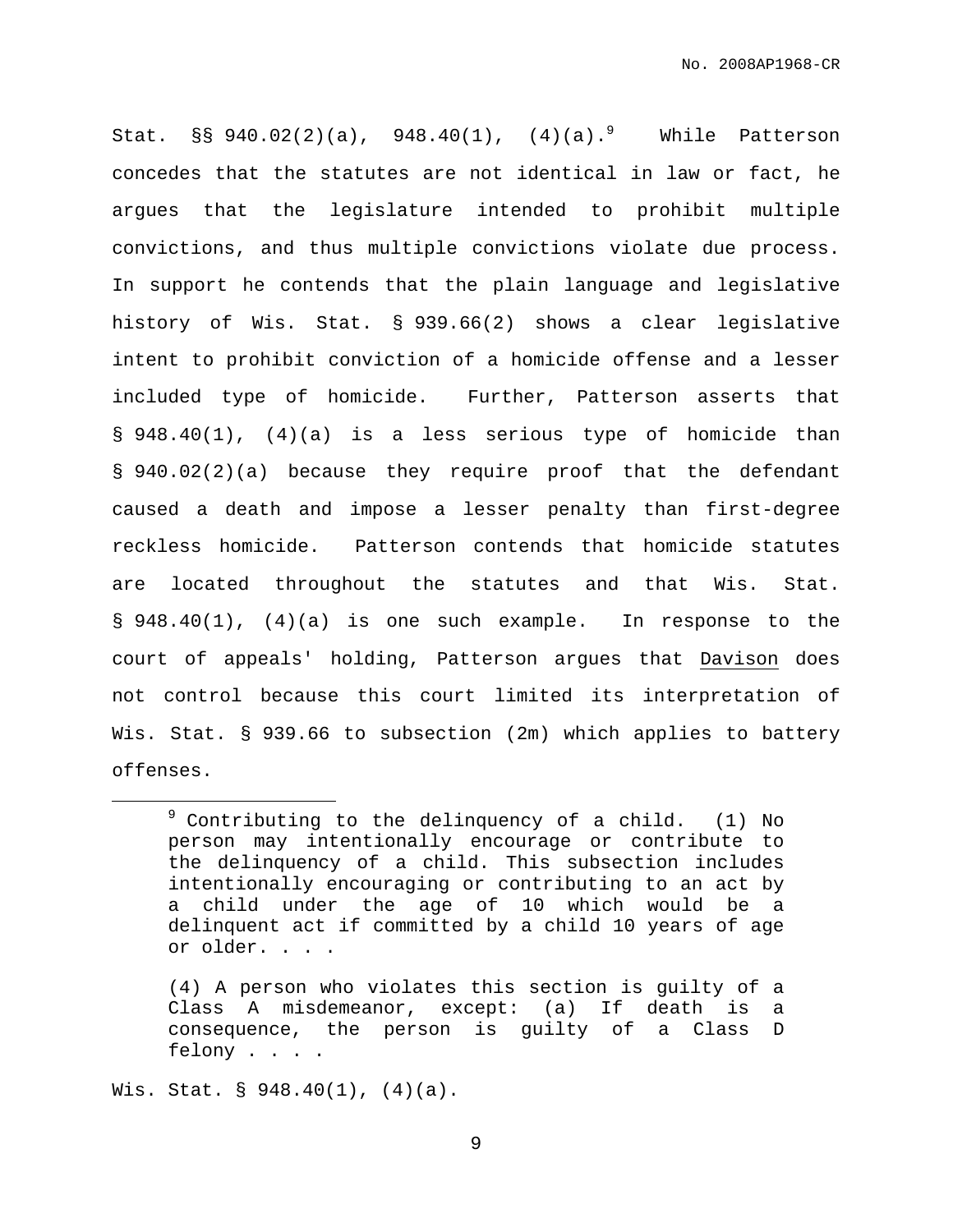¶14 The State's argument is twofold. First, the State argues that, based on this court's interpretation of Wis. Stat. § 939.66 in Davison, the lesser included offenses provision does not prohibit multiple convictions when both offenses are charged. Additionally, the State argues that in any event Wis. Stat. § 939.66(2) does not prohibit the convictions here because Wis. Stat. § 948.40(1), (4)(a) is not a "type of criminal homicide."

¶15 Before delving into the substance of Patterson's multiplicity claim, we will address the appropriate framework for analyzing such claims. Under the Wisconsin Constitution, multiple punishments may not be imposed for charges that are identical in law and fact unless the legislature intended to impose such punishments. Davison, 263 Wis. 2d 145, ¶¶30-32; State v. Lechner, 217 Wis. 2d 392, 401-02, 576 N.W.2d 912 (1998). Therefore, the "elements-only" test, to determine whether charges are identical in law and fact, is the first prong of a multiplicity analysis. Multaler, 252 Wis. 2d 54, ¶52. The elements-only test determines the presumption under which the analysis of the second prong is to be conducted. Davison, 263 Wis. 2d 145, ¶¶43-45. Offenses with elements identical in law and fact establish a presumption that the legislature did not intend to permit multiple punishments. Id., ¶43. Offenses with elements that differ in law or fact establish a presumption that the legislature did intend to permit multiple punishments. Id., ¶44.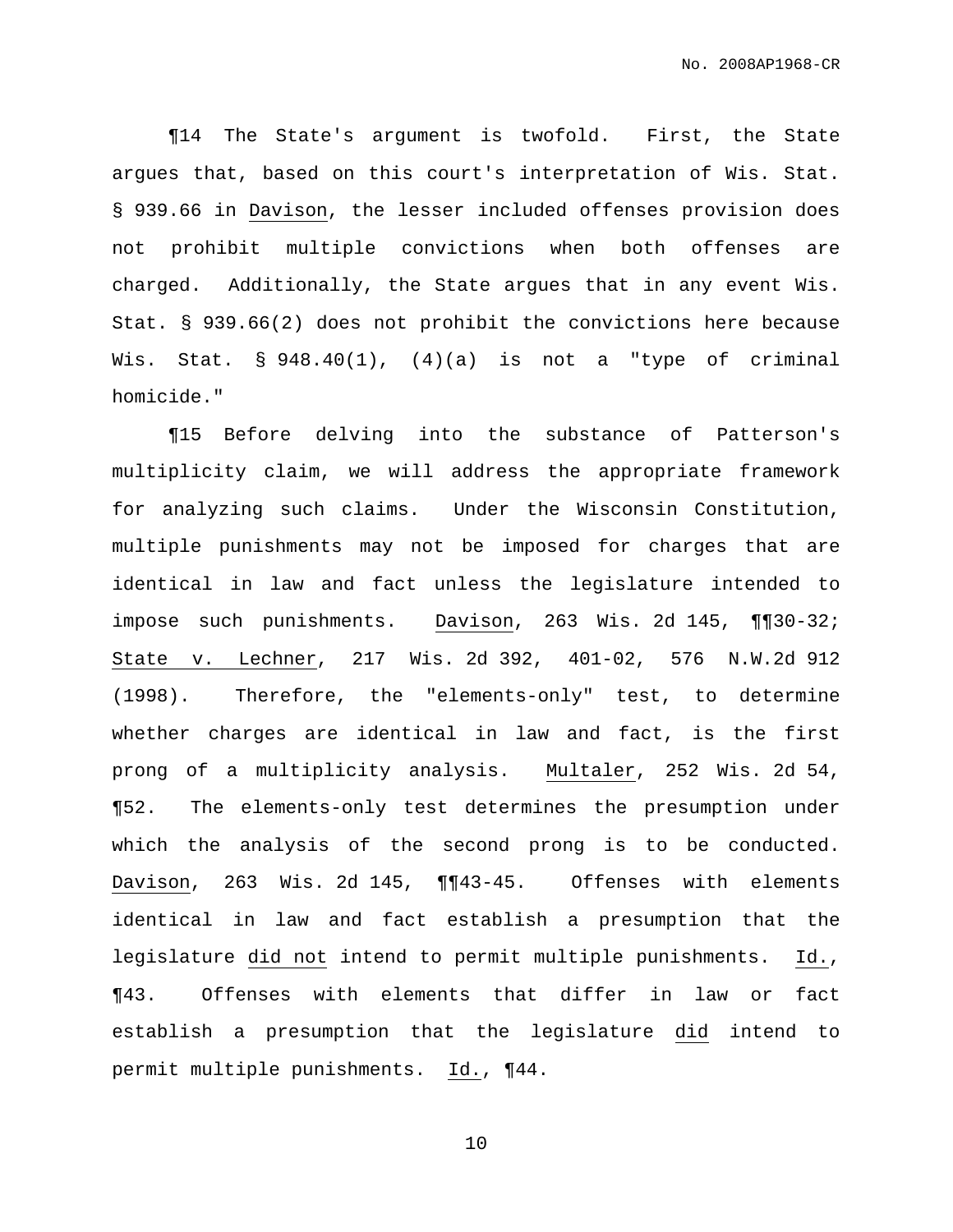¶16 Regardless of the outcome of the elements-only test, the court proceeds to the second prong to discern legislative intent. Id., ¶¶43-45. Operating under the presumption established under the first prong, the court then proceeds in a four-factor analysis to determine whether the legislature intended to permit multiple punishments for the offenses in question. Id., ¶50. This court examines (1) all relevant statutory language, (2) the legislative history and context of the statutes, (3) the nature of the proscribed conduct, and (4) the appropriateness of multiple punishments for the defendant's conduct. Id. Even if the plain language of the relevant statutes is unambiguous, in addressing a multiplicity claim we proceed through all four factors. State v. Grayson, 172 Wis. 2d 156, 161, 493 N.W.2d 23 (1992).

¶17 We now turn to the statutes at issue in this case. First, under the elements-only test, first-degree reckless homicide by delivery of a controlled substance and contributing to the delinquency of a child with death as a consequence are not identical in law and fact. $^{10}$  Both parties acknowledge that the offenses are not identical in law or fact. To provide just

<sup>&</sup>lt;sup>10</sup> The elements of first-degree reckless homicide by delivery of a controlled substance are that the defendant delivered a controlled substance to the victim; that the victim used the substance that the defendant delivered; and that the defendant knew or believed that the substance was the controlled substance that was delivered. Wis. Stat. §  $940.02(2)(a)$ ; see Wis JI-Criminal 1021.

The elements of contributing to the delinquency of a child where death is a consequence are that the child was under the age of 18 years; that the defendant intentionally encouraged or contributed to the delinquency of that child; and that death was a consequence of encouraging or contributing to the delinquency of that child. Wis. Stat.  $\S$  948.40(1), (4)(a); see Wis JI-Criminal 2170A.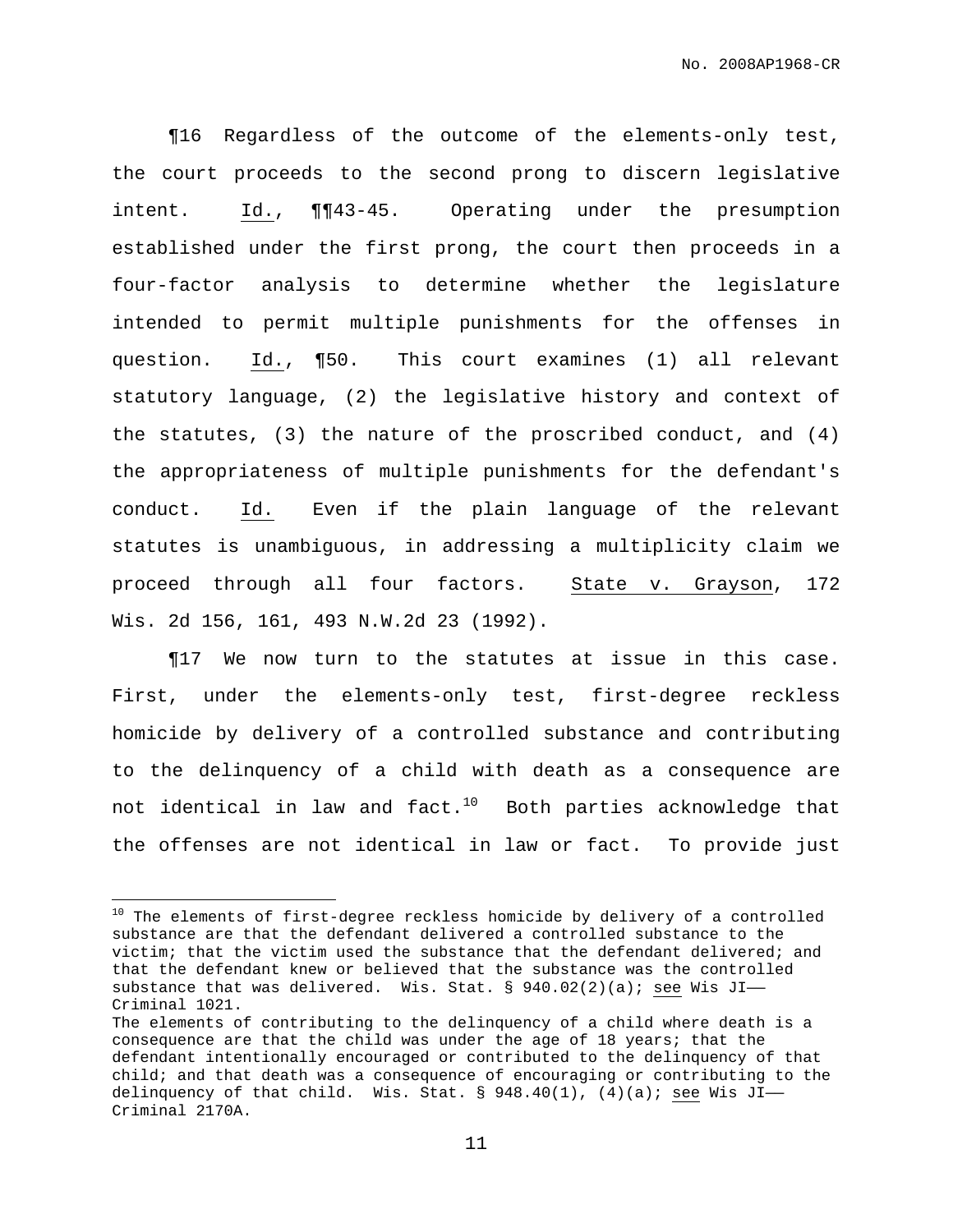one difference, contributing to the delinquency of a child with death as a consequence requires that a child be involved, whereas reckless homicide by delivery of a controlled substance applies to both children and adults. Compare Wis. Stat. §  $940.02(2)(a)$ , with Wis. Stat. §  $948.40(1)$ ,  $(4)(a)$ . Thus, we proceed presuming that the legislature intended to permit punishment under Wis. Stat. §§ 940.02(2)(a), 948.40(1), (4)(a) for the same conduct. Davison, 263 Wis. 2d 145, ¶44. The offenses are multiplicitous only if this presumption is rebutted by clear evidence of contrary legislative intent. Id.

### 1. Relevant Statutory Language

¶18 The plain language of the three relevant statutes does not rebut the presumption that the legislature intended to permit punishment under Wis. Stat. §§ 940.02(2)(a), and  $948.40(1)$ ,  $(4)(a)$ . In addition to the two statutes under which Patterson was convicted, Wis. Stat. § 939.66(2) is relevant to this analysis because it prohibits conviction of both a homicide offense and a lesser included type of criminal homicide. Patterson's multiplicity claim is based in part on his argument that Wis. Stat. § 948.40(1), (4)(a) is a type of criminal homicide. Under this factor we conclude that Wis. Stat. § 948.40(1), (4)(a) is not a type of criminal homicide because it lacks the characteristics of a traditional homicide statute.

¶19 As we have noted, Wis. Stat. § 939.66 permits conviction of either the charged offense or a lesser-included offense, but precludes conviction of both. Contrary to the State's assertion and the court of appeals' reasoning, this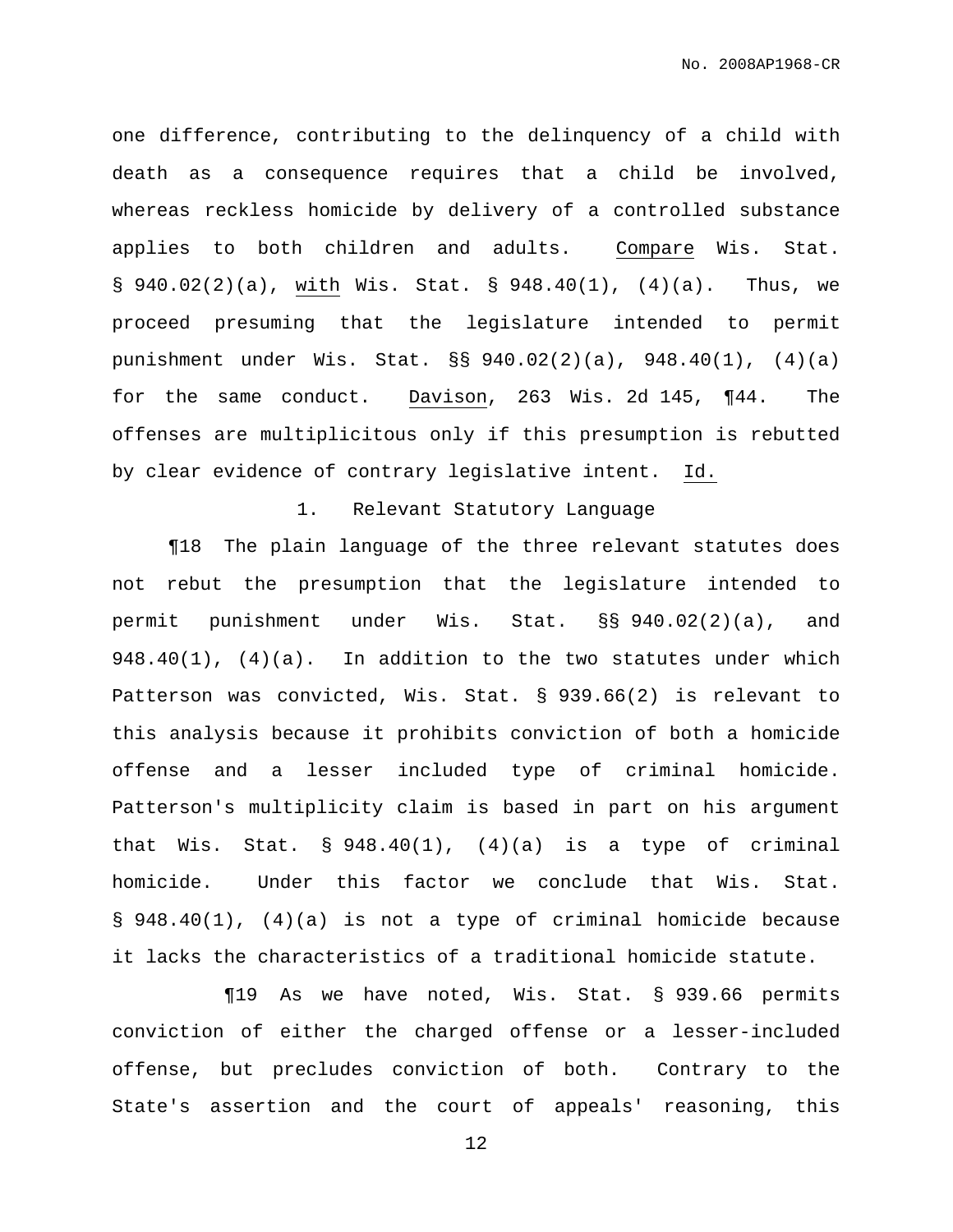statute prohibits convictions under multiple statutes where one is an included offense of the other, whether or not one or both are charged. Wis. Stat. § 939.66. The court of appeals based its holding in part on this charging distinction. Patterson, 321 Wis. 2d 752, ¶12. Relying on this court's decision in Davison, the court of appeals held that Wis. Stat. § 939.66(2) does not show a clear legislative intent to prohibit "punishment for both a charged criminal homicide and a charged less serious type of criminal homicide." Id. (emphasis added). Based on this language the State argues that this court should affirm the court of appeals on the ground that Wis. Stat. § 939.66 does not prohibit conviction of multiple types of homicide when both offenses are charged. We reject this reading of Davison and decline to affirm the court of appeals on this basis.

¶20 We disagree with the court of appeals for two reasons. First, the court of appeals' reliance on Davison is inappropriate because Davison involved the battery statutes. Our interpretation of Wis. Stat. § 939.66 in Davison turned on an analysis of subsection (2m), which prohibits conviction of both a battery offense and "a less serious or equally serious type of battery." 263 Wis. 2d 145, ¶109. Second, the court of appeals misinterpreted our holding in Davison. While we noted that a literal reading of Wis. Stat. § 939.66 could suggest that it permits multiple convictions for two types of battery where both are charged, we rejected this reading, calling it a "curious result[]," in favor of a more reasonable interpretation of the statute based on the legislative history of subsection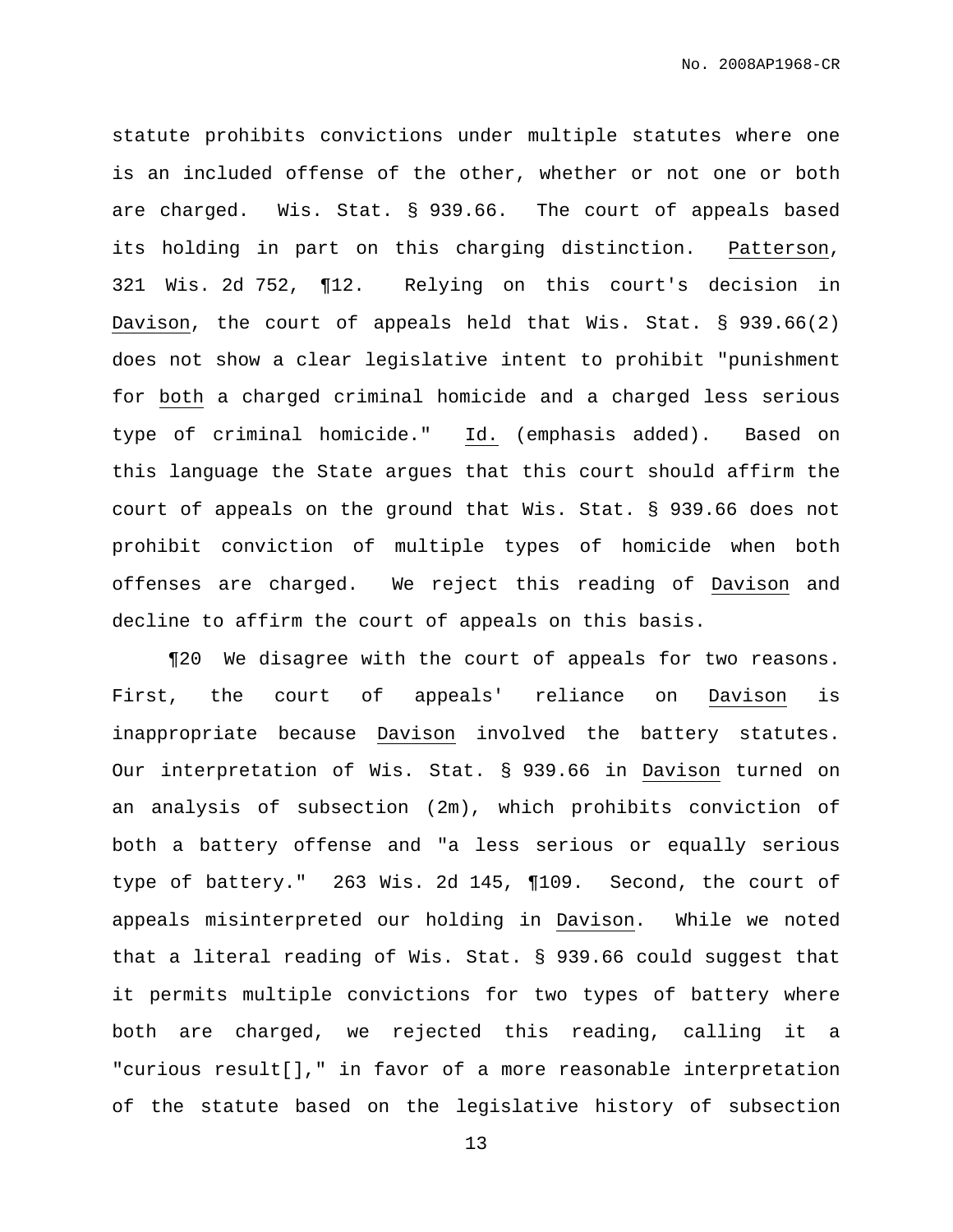(2m). Davison, 263 Wis. 2d 145, ¶¶74-75, 109 ("The disturbing inconsistency within § 939.66 if Davison's literal interpretation of subsection (2m) were adopted, the compelling legislative history of subsection (2m), the legislative motive for the proscribed conduct under the ordinary and special circumstances battery statutes, and the appropriateness of punishing more than one offense lead us to conclude that the legislature has not clearly intended to prohibit multiple punishments on these facts."). As we did in Davison, we decline to hold that Wis. Stat. § 939.66 permits conviction for an offense and an included offense where both are charged, and instead affirm the court of appeals on the basis that Wis. Stat. § 948.40(1), (4)(a) is not a type of criminal homicide.

¶21 In subsection (2) of Wis. Stat. § 939.66, the provision explains that an included crime may be "[a] crime which is a less serious type of criminal homicide than the one charged." Wis. Stat. § 939.66(2). While Wis. Stat. § 939.66(2) prohibits conviction of a homicide offense and a lesser included type of homicide, see Lechner, 217 Wis. 2d at 408, to resolve whether § 939.66(2) informs the present legislative intent analysis, we must determine whether Patterson was convicted of multiple "type[s] of criminal homicide."

¶22 The statute is silent regarding what offenses are categorized as "a type of criminal homicide." Wis. Stat. § 939.66(2). In fact "homicide" is not defined anywhere in the statutes. Thus, Wis. Stat. § 939.66(2) is ambiguous regarding what offenses are included as a "type of criminal homicide."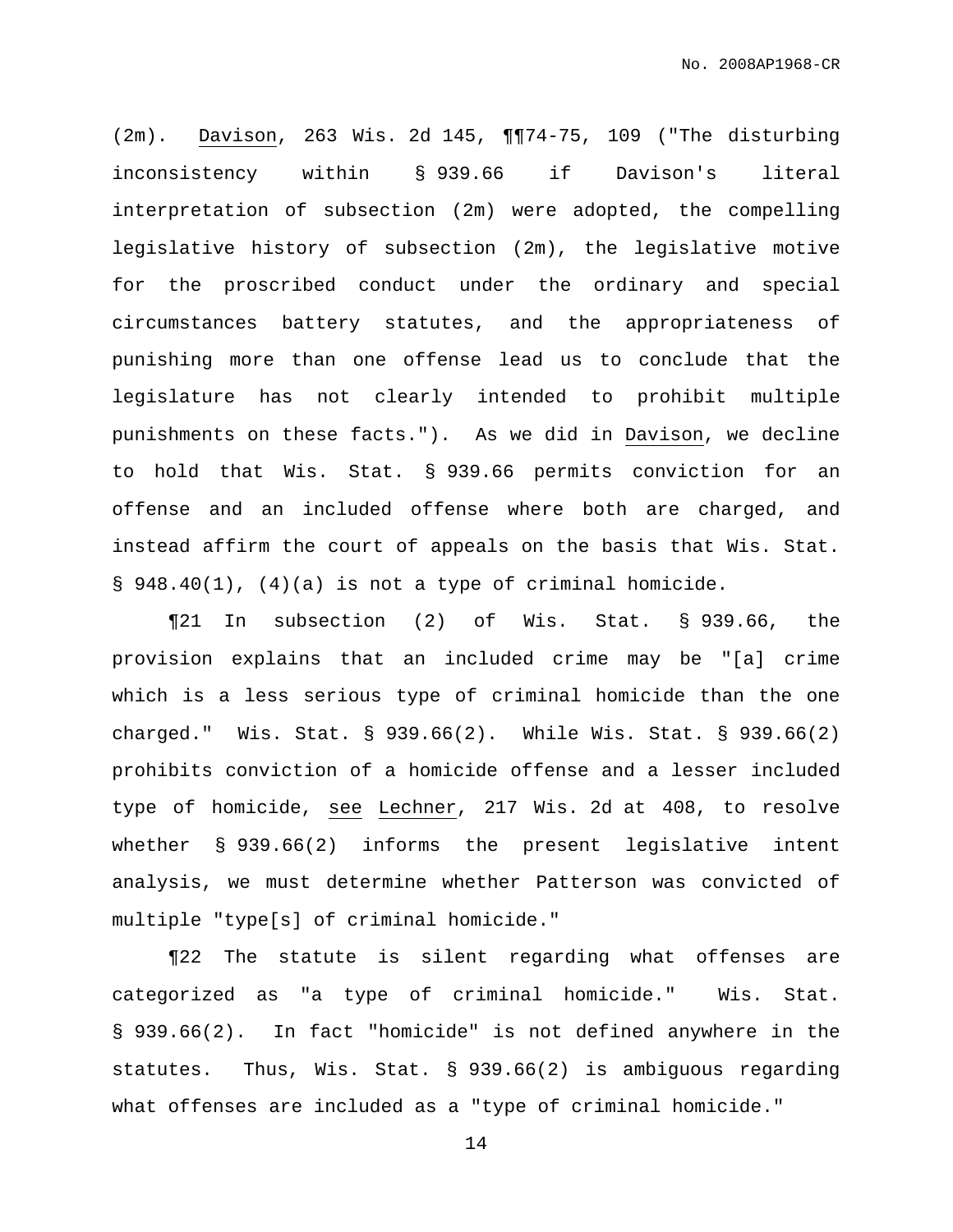$\P$ 23 However, the fact that § 948.40(1), (4)(a) is so different than the homicide statutes, in its elements and location in the statutes, is instructive. The homicide statutes are collected in chapter 940 entitled "Crimes Against Life and Bodily Security." The offense for contributing to the delinquency of a child with death as a consequence is located in chapter 948, which contains the "Crimes Against Children."

¶24 Rather than being a homicide statute, Wis. Stat. § 948.40(1), (4)(a) is more akin to other offenses spread throughout the statutes that proscribe certain conduct and impose a more serious punishment where death results. Patterson argues that these other statutes, citing Wis. Stat. § 346.74(5)(d) as an example, are simply homicide statutes located outside of chapter 940. Wisconsin Stat. § 346.74(5)(d), which provides the penalty when a driver fails to comply with the requirements in Wis. Stat. § 346.67(1) after an accident that results in a death, is similar to  $\S$  948.40(1), (4)(a). Both provide a more serious punishment where "death is a consequence." Wis. Stat. §§ 346.74(5)(d), 948.40(1), (4)(a). In contrast, the homicide statutes target those who "cause[] the death" of another. See, e.g., Wis. Stat. §§ 940.01-.03. Further, the fact that  $\S$  346.74(5)(d) is not a type of criminal homicide is evident from the fact that defendants are often convicted under both that statute and a homicide statute when their conduct is proscribed by both. $^{11}$  Like Wis. Stat.

 $11$  See State v. Harmon, 2006 WI App 214, 296 Wis. 2d 861, 723 N.W.2d 732 (defendant convicted of § 940.10 – homicide by negligent operation of a vehicle – and § 348.74 – hit-and-run resulting in death); State v. Lohmeier,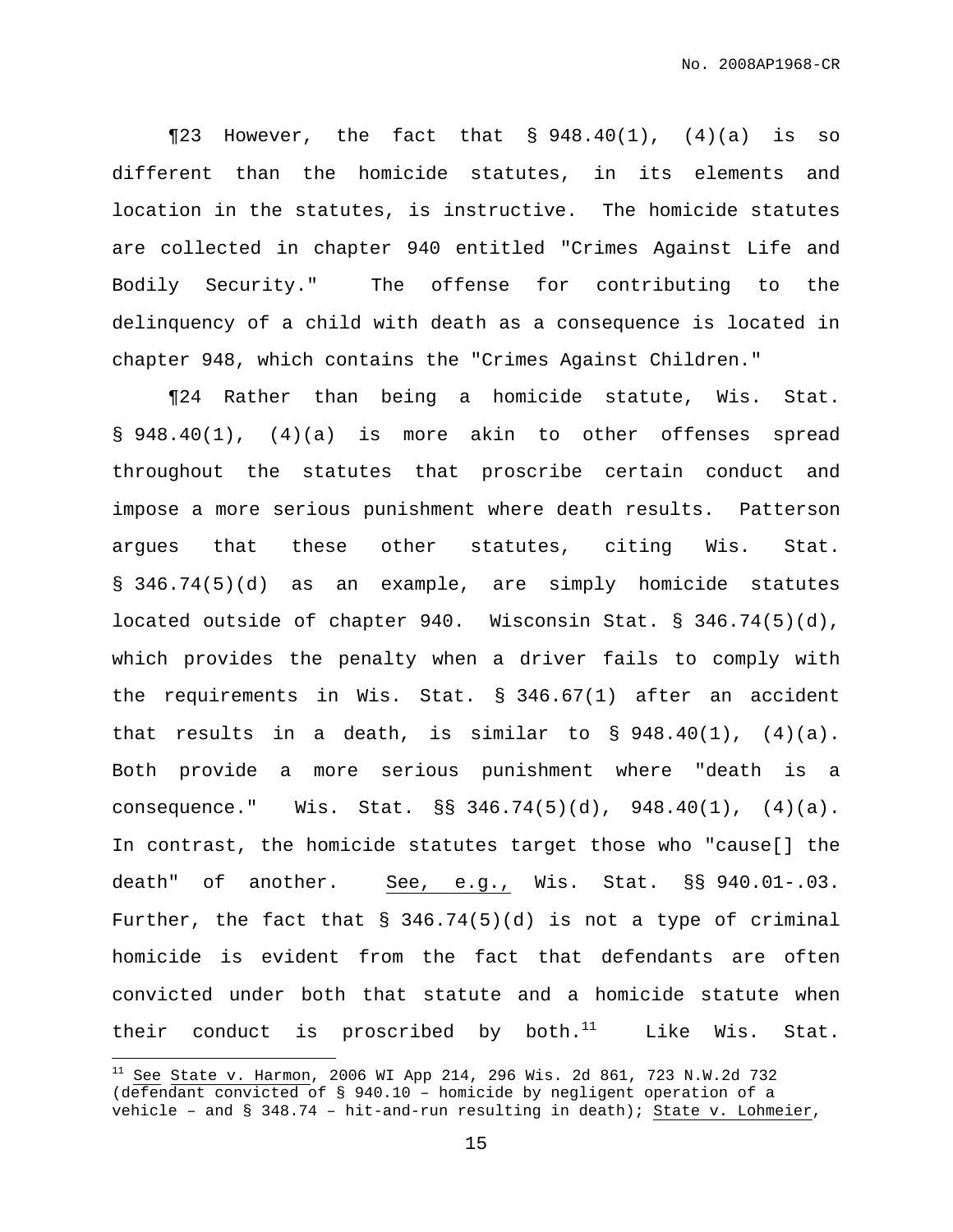§ 346.74(5)(d), § 948.40(1), (4)(a) is not a type of criminal homicide. $^{12}$ 

¶25 The language of the relevant statutes suggests that the legislature did not intend contributing to the delinquency of a child with death as a consequence to be a type of criminal homicide. The legislative history of these statutes further supports this conclusion.

## 2. Legislative History

¶26 Continuing with our multiplicity analysis, we examine the legislative history of the relevant statutes, specifically Wis. Stat. §§ 939.66, 948.40(1), (4)(a). Based on this history, we conclude that the legislature did not intend for Wis. Stat. § 939.66(2)'s prohibition against conviction of multiple types of criminal homicide to include contributing to the delinquency of a child with death as a consequence. First, the history of the lesser included offenses provision suggests that the legislature intended "type[s] of criminal homicide" to include

<sup>205</sup> Wis. 2d 183, 556 N.W.2d 90 (1996) (defendant convicted of both §§ 940.09 and 346.74(5)); State v. Carter, 229 Wis. 2d 200, 598 N.W.2d 619 (Ct. App. 1999) (defendant charged with both  $\S$ § 940.02(1) and 346.74(5)(d)); State v. Urbanec, No. 1998AP402-CR, unpublished slip op. (Wis. Ct. App. Jun. 8, 1999) (defendant convicted of both §§ 940.09 and 346.74(5)(d) for same death).  $12$  Contributing to the delinquency of a child with death as a consequence is also distinct from the homicide statutes because the child or a third person could be the immediate cause of the death. Because Wis. Stat. § 948.40(1), (4)(a) utilizes broad language penalizing those who contribute to the delinquency of a child if death is a consequence, a defendant could be convicted where the child, as a result of the delinquency to which the defendant contributed, causes a death. In contrast, most homicide statutes require that the defendant actually cause the death of another. Wis. Stat. §§ 940.01-.03, 940.05-.06, 940.08-.10. We recognize that a defendant may also be convicted for felony murder where another person is the immediate cause of the death; however, we noted in Oimen that holding the felon responsible for the homicide was acceptable because the legislature limited felony murder to "inherently dangerous felonies." State v. Oimen, 184 Wis. 2d 423, 435-42, 516 N.W.2d 399 (1994).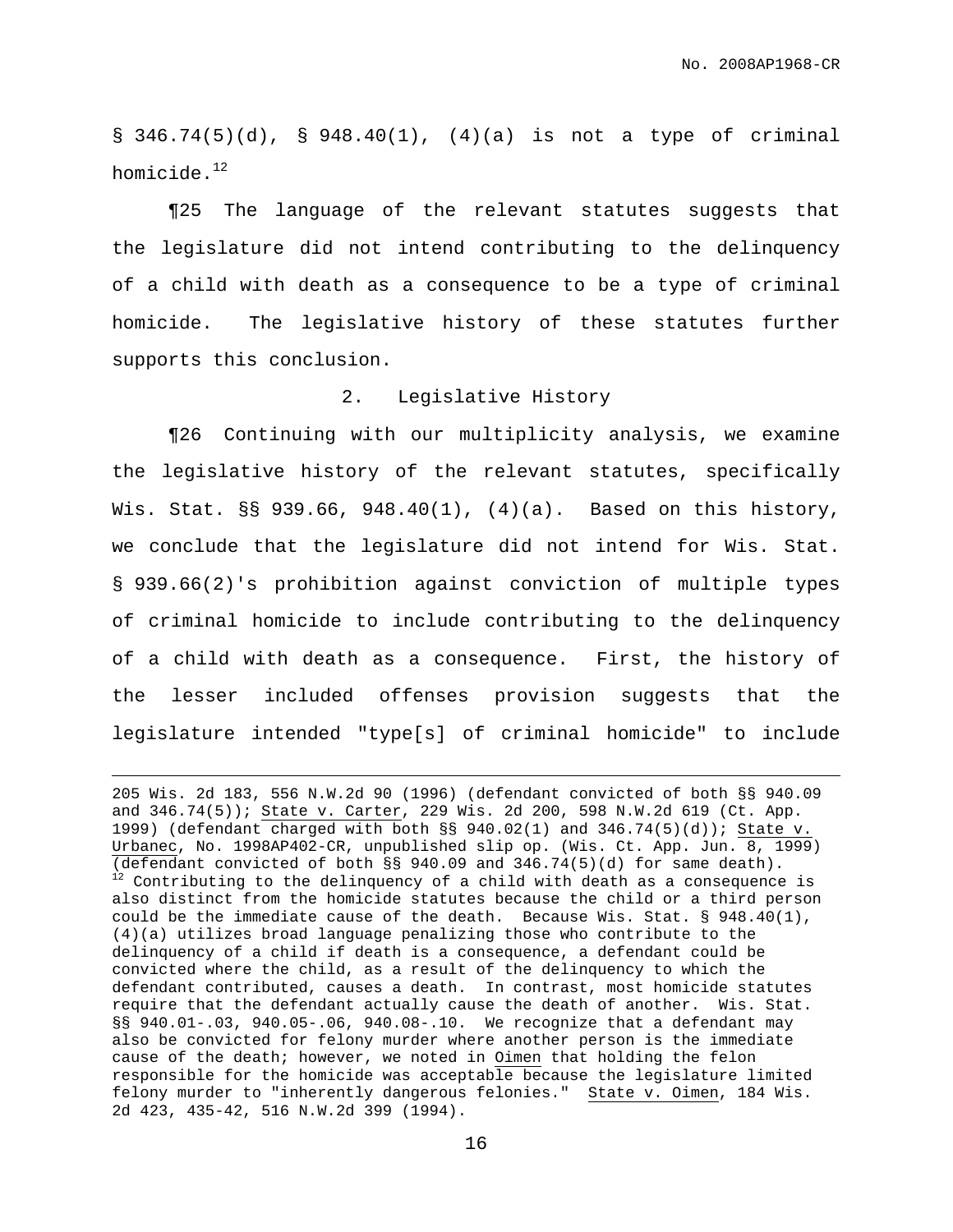only the traditional homicide offenses. Second, the history of Wis. Stat.  $\S$  948.40(1), (4)(a) shows that it was created to protect children from dangerous conduct that can result in a death, and it was not created as another type of criminal homicide.

¶27 The legislative history of Wis. Stat. § 939.66 is largely silent on what offenses were meant to be included as a "type of criminal homicide," but its origin and development suggest that it is limited to the traditional homicide statutes now located in chapter 940. Before the legislature added specific examples of offenses that were considered included crimes, the general lesser included offenses provision was located in Wis. Stat. § 357.09, entitled "Conviction of included crime."<sup>13</sup> In 1951 the Senate proposed the creation of Wis. Stat. § 339.45,<sup>14</sup> which is substantially similar to the current lesser included offenses provision in Wis. Stat. § 939.66. 1951 S.B. 784. A comment in that bill notes that the new provision was "substantially a restatement of the old section 357.09 with the concept of 'included crime' being spelled out in greater detail." Id. This change explained that a lesser type of

 $13$  This statute provided that "[w]hen a defendant is tried for a crime and is acquitted of part of the crime charged and is convicted of the residue thereof, the verdict may be received and thereupon he shall be adjudged guilty of the crime which appears to the court to be substantially charged by such residue of the indictment or information and shall be sentenced accordingly." Wis. Stat. § 357.09 (1951).

 $14$  Section 339.45 provided that "[u]pon prosecution for a crime, the actor may be convicted of either the crime charged or an included crime, but not both. An included crime may be any of the following: . . . (2) A crime which is a less serious type of criminal homicide than the one charged." 1951 S.B. 784.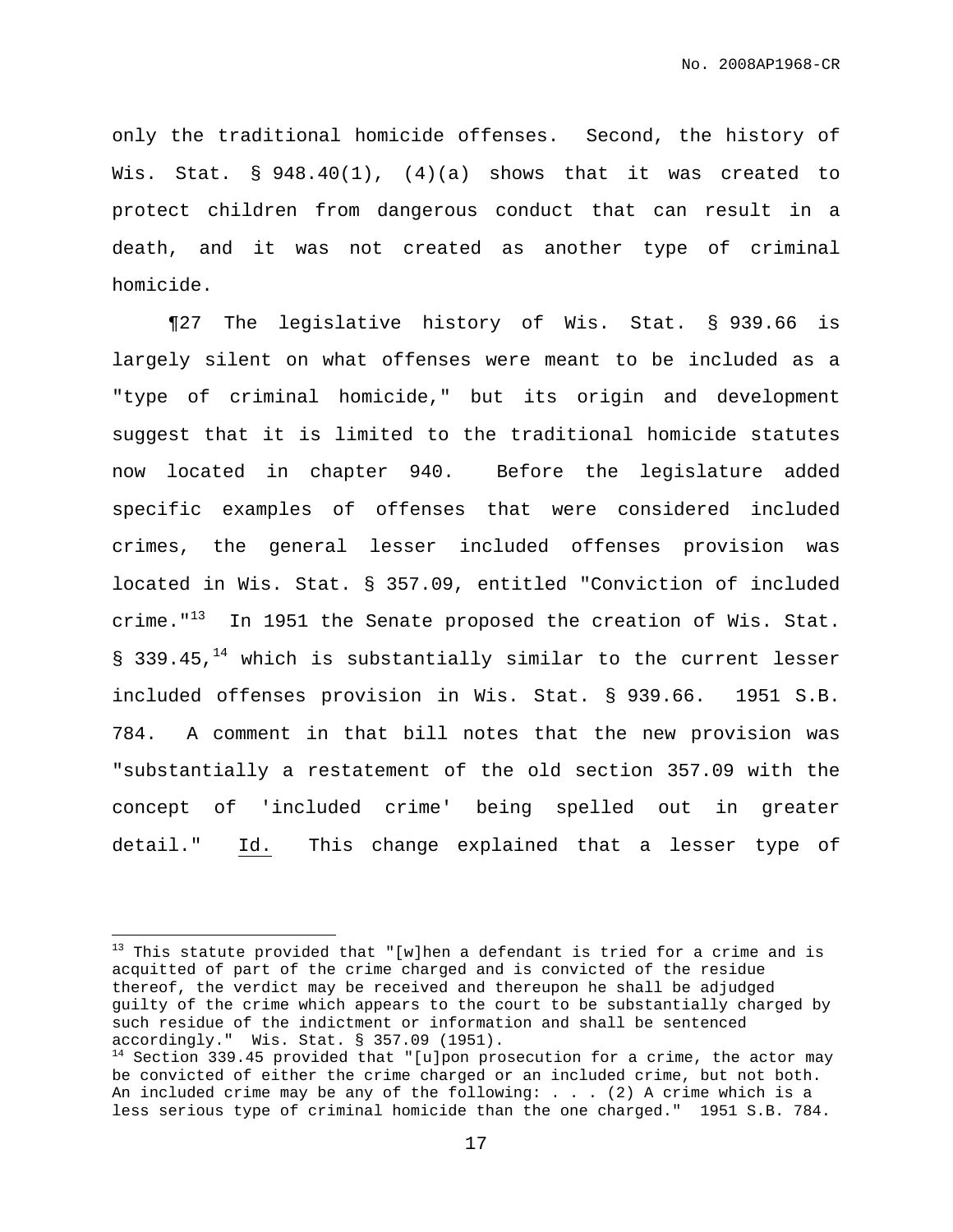criminal homicide was an included crime, but the legislature did not specify what it meant by a type of criminal homicide.

¶28 This bill was never passed by the Assembly, but in 1953 an identical provision was passed by both the Assembly and the Senate as part of a major revision and reorganization of the criminal code. Ch. 623, Laws of 1953; 1953 A.B. 100. A comment explains that "[s]ubsection  $(2)$  of the new section is restatement of old law." 1953 A.B. 100. As further explanation of this new law, the comment provides that "[a]n example of an included crime under subsection (2) is homicide by reckless conduct when the crime charged is first-degree murder." 1953 A.B. 100. In this law, both of the offenses in the example were located in the newly created chapter 340, entitled "Crimes against life and bodily security."<sup>15</sup> Ch. 623, Laws of 1953. While this Act was printed in the 1953 Statutes, it was not to become effective until it was reenacted by the 1955 legislature. See § 282, ch. 623, Laws of 1953; William A. Platz, The Criminal Code, 1956 Wis. L. Rev. 350, 351-52.

¶29 The legislature did not reenact this law but instead replaced it entirely with Chapter 696, Laws of 1955. Platz, supra, at 352. In reorganizing the code, the legislature moved the lesser included offenses provision and the homicide statutes to Wis. Stat. § 939.66 and chapter 940 respectively. Ch. 696, Laws of 1955. Other than renumbering the statutes, the legislature did not further modify the lesser included offenses

 $15$  The current versions of these offenses are located in chapter 940.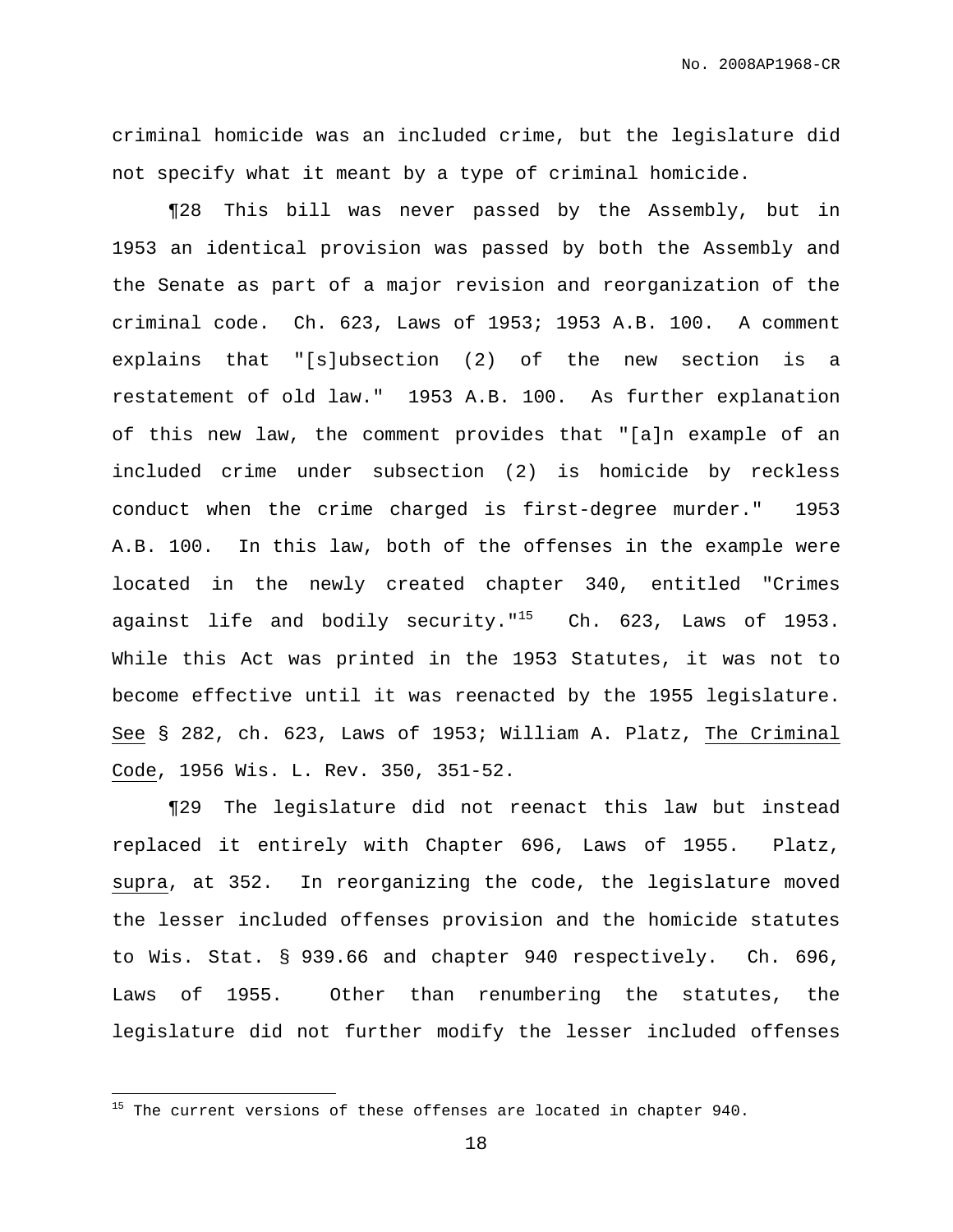or homicide provisions. No additional comments were provided to elaborate on what offenses were included as types of criminal homicide.

¶30 Through this major overhaul of the criminal code, the legislature grouped all of the homicide statutes together in chapter 940, while at the same time developing the language in the lesser included offenses provision referring to types of criminal homicide. By so doing in the same Act, the legislature, it appears, intended to refer to those core criminal homicide statutes in what is now chapter 940. As noted above, the comments in the legislative history further support this conclusion. Further, the legislative history of Wis. Stat.  $\S$  948.40(1), (4)(a) leads to the same result.

¶31 The legislative history confirms what the language of the statute suggests; Wis. Stat. §  $948.40(1)$ ,  $(4)(a)$  is not a type of criminal homicide, but rather a law for the protection of children from egregious conduct with, obviously, very serious consequences when that conduct results in a death. The fact that this statute provides a more serious punishment for contributing to a child's delinquency when a death occurs does not make it a homicide statute.

¶32 In 1961, the language at issue was added to the statute proscribing contributing to the delinquency of a child. $^{16}$ 

<sup>&</sup>lt;sup>16</sup> Prior to the revision, Wis. Stat. § 947.15 provided: "Contributing to the delinquency or neglect of children. (1) The following persons may be fined not more than \$500 or imprisoned more than one year in county jail or both: (a) Any person 18 or older who intentionally encourages or contributes to the delinquency or neglect of any child . . . " Wis. Stat. § 947.15(1)(a) (1959). After this change Wis. Stat. § 947.15 provided "Contributing to the delinquency of children; neglect; neglect contributing to death. (1) The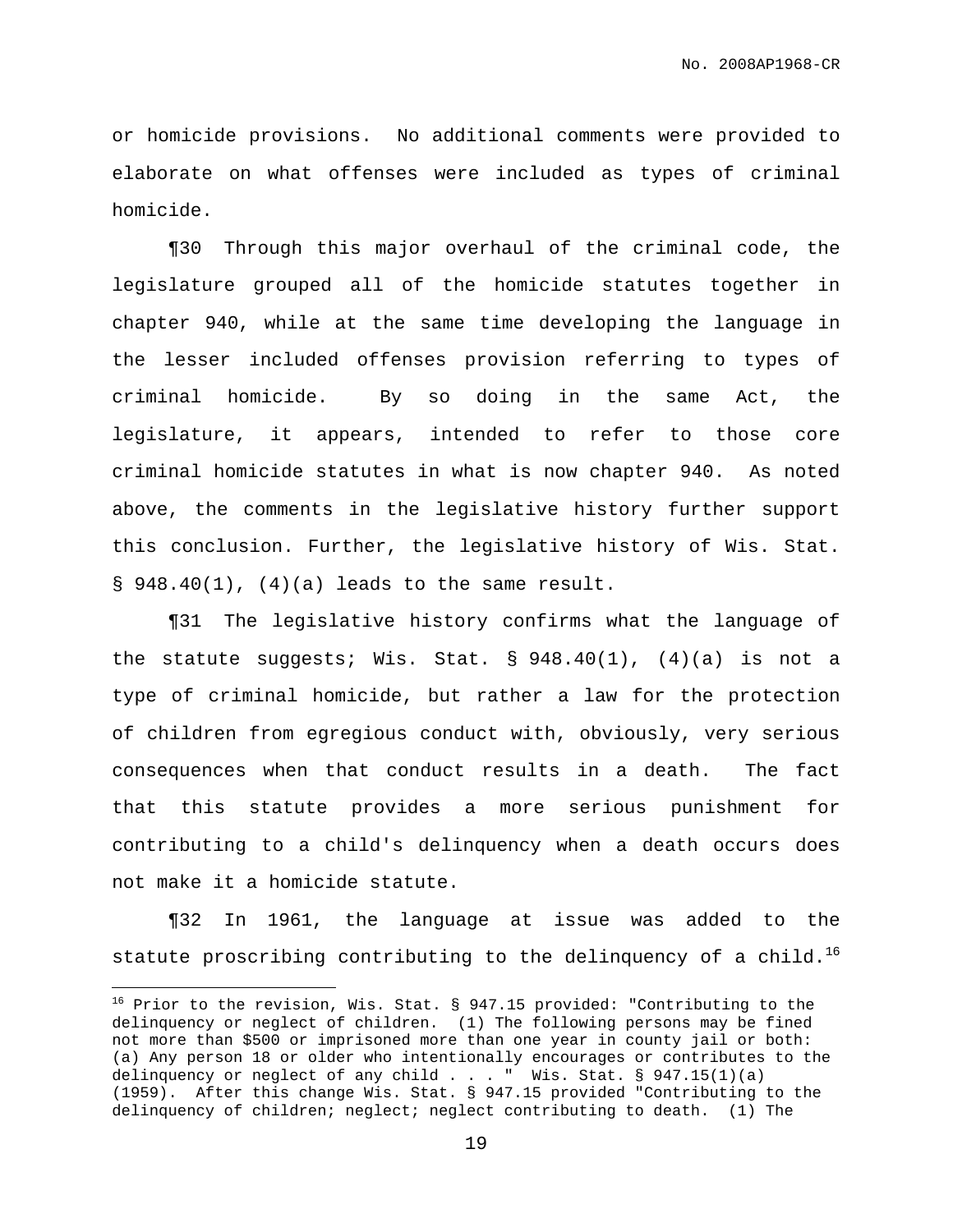Ch. 485, Laws of 1961. Little explanation accompanied this revision. The bill simply stated that it was a law to "amend 947.15(1) relating to increasing the penalty for neglect of children when death results." Drafting File, ch. 485, Laws of 1961, Legislative Reference Bureau, Madison, Wis.

¶33 While the intention behind its creation remains somewhat unclear, later revisions provide more insight into the legislature's intent regarding this statute. In 1987, a special committee of the legislative council on crimes against children developed chapter 948 to "[r]eorganize[] those crimes against children currently located in the criminal code [chs. 939 to 948] into a separate chapter of the criminal code, new ch. 948, relating solely to crimes against children." Drafting file for 1987 Wis. Act 332, Analysis by the Legislative Reference Bureau of 1987 S.B. 203, Legislative Reference Bureau, Madison, Wis. This move to chapter 948, as opposed to chapter 940 which contains the homicide statutes, indicates that the underlying conduct targeted by this statute is contributing to the delinquency of a child, not homicide. We are further convinced by comments to this Act, which explain:

In s. 948.40, which applies only to contributing to the delinquency of a child:

4. Subsection (4) revises the penalties for contributing to the delinquency of a child by:

following persons may be fined not more than \$500 or imprisoned not more than one year in county jail or both, and if death is a consequence may be fined \$1,000 or imprisoned not more than 5 years: (a) Any person 18 or older who intentionally encourages or contributes to the delinquency or neglect of any child . . . " Wis. Stat. § 947.15(1)(a) (1961).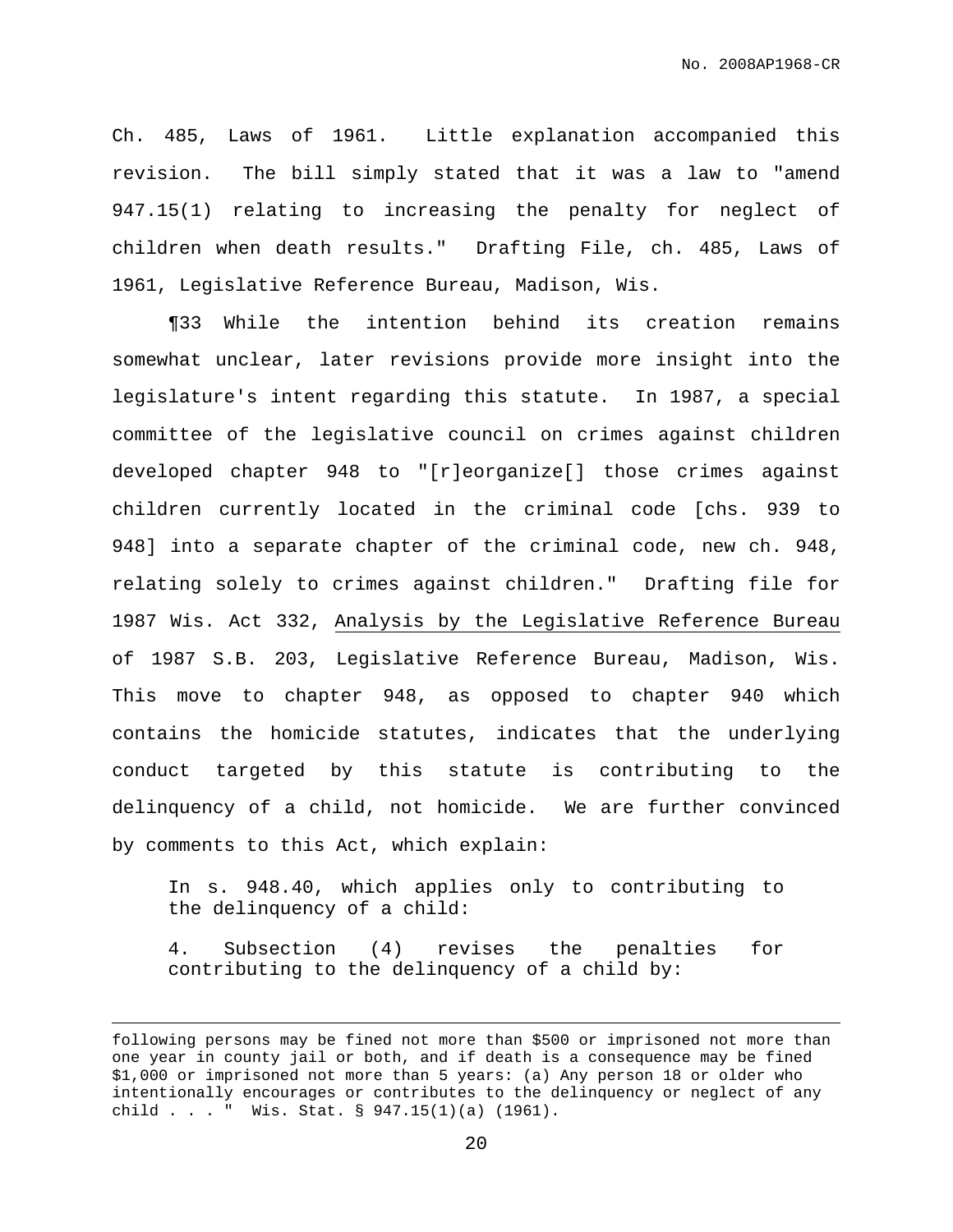a. Increasing the penalty where death is a consequence of the act which is encouraged or contributed to from a Class D felony to a Class C felony.

1987 Wis. Act 332.

¶34 These comments clarify that Wis. Stat. § 948.40 proscribes contributing to the delinquency of a child, which offense is considered more serious "where death is a consequence."

¶35 Nothing in the legislative history of either Wis. Stat. § 939.66 or § 948.40(1), (4)(a) overcomes the presumption that the legislature intended to permit multiple punishments under these offenses. In fact, quite the opposite. We conclude that the statutory language and legislative history of these provisions indicate that § 948.40(1), (4)(a) is not a type of criminal homicide and thus not covered by § 939.66(2). Nevertheless, continuing with the multiplicity analysis, we turn to the third factor.

3. The Nature of the Proscribed Conduct

¶36 The third factor in the multiplicity analysis requires us to consider the policies underlying each of the statutes and the objectives they seek to achieve. See Davison, 263 Wis. 2d 145,  $\P\P\P 91$ , 94. The statutes prohibiting the offenses at issue here are aimed at very different targets.

¶37 First-degree reckless homicide by delivery of a controlled substance was created as a specific type of criminal homicide to prosecute anyone who provides a fatal dose of a controlled substance. Wis. Stat. § 940.02(2)(a). The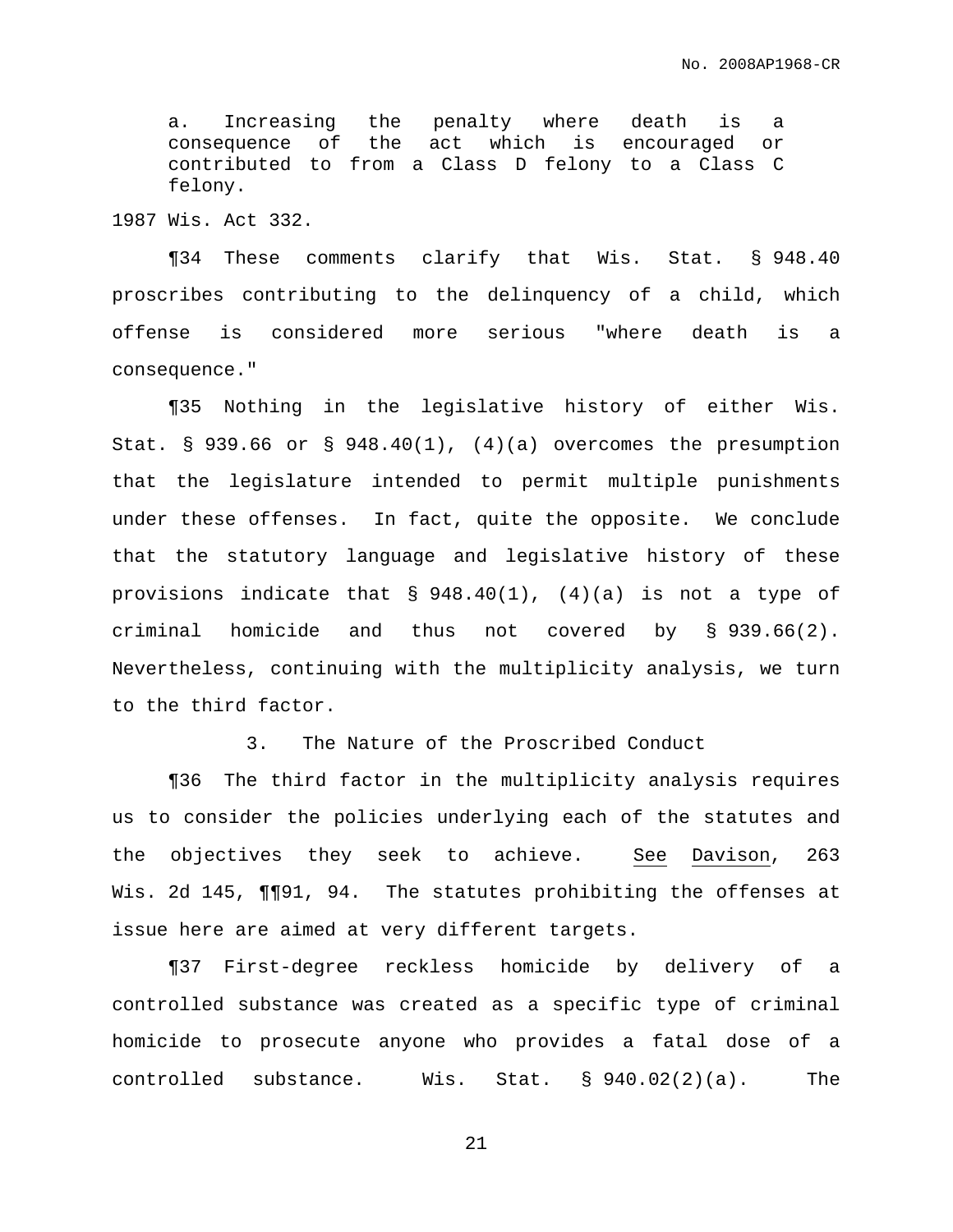legislature developed this law, often referred to as the Len Bias law, in the wake of the tragic death of a University of Maryland basketball star by the same name from a cocaine overdose. See Wis JI-Criminal 1021 n.1; Walter Dickey, David Schultz & James L. Fullin, Jr., The Importance of Clarity in the Law of Homicide: The Wisconsin Revision, 1989 Wis. L. Rev. 1323, 1351 n.97.

¶38 As discussed above in greater detail, § 948.40(1), (4)(a) is meant to protect children from those who would encourage them to become delinquent. See 1987 Wis. Act 332. The overarching goal of this statute is to protect children from harm by shielding them from the dangers of breaking the law.

¶39 Patterson argues that the nature of the proscribed conduct is the same for both offenses because the physical act, "administering Oxycodone to the victim, causing her to die," is the same for both offenses. However, under this factor we are not concerned with whether the underlying act is the same for both offenses as that inquiry was done in the elements-only test. Rather, this factor focuses on the policies underlying these offenses.

¶40 The court of appeals aptly dismissed Patterson's argument under this factor as follows. "That Patterson's particular conduct happens to fall within a relatively limited area covered by both statues does not show that the legislature intended only one punishment." Patterson, 321 Wis. 2d 752, ¶19.

¶41 The State argues that the legislature intended to permit multiple punishments for these offenses because each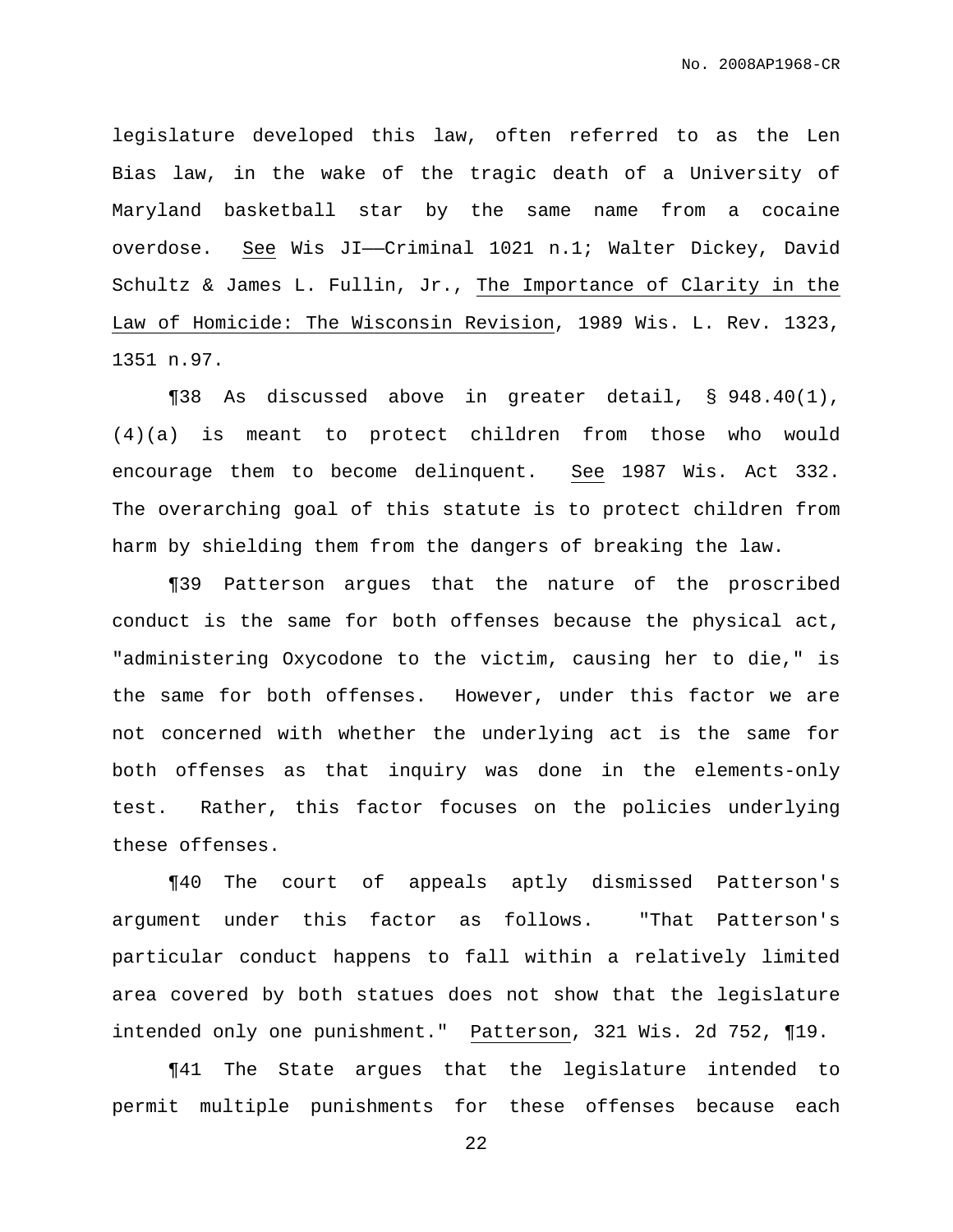statute proscribes different conduct. According to the State and as we noted above, Wis. Stat. § 940.02(2)(a) addresses homicide involving the delivery, manufacture or distribution of drugs and, in contrast, Wis. Stat. § 948.40(1), (4)(a) addresses contributing to the delinquency of a child. We agree with the State, and thus turn to the final factor in this analysis.

4. The Appropriateness of Multiple Punishments

¶42 Our analysis under this factor is closely related to that under the previous factor, and thus we need not repeat that discussion here in great detail. See Davison, 263 Wis. 2d 145, ¶98. We conclude that each statute addresses separate harms for which society has a significant interest in preventing.

¶43 The aim of the reckless homicide by delivery of a controlled substance statute is preventing drug-related deaths by prosecuting those who distribute fatal doses of drugs. Wis. Stat. § 940.02(2)(a). The contributing to the delinquency of a child offense is meant to protect children from a number of different harms and provides increased deterrence through a more serious punishment when a death results. Wis. Stat. § 948.40(1), (4)(a). When a defendant's conduct implicates both of these offenses, as Patterson's conduct has, it is an especially grievous offense because he has not only caused a death by providing a controlled substance, but he has involved a child in that offense. In Patterson's case, it was the child's death that resulted. We conclude that multiple punishments are appropriate to deter such behavior.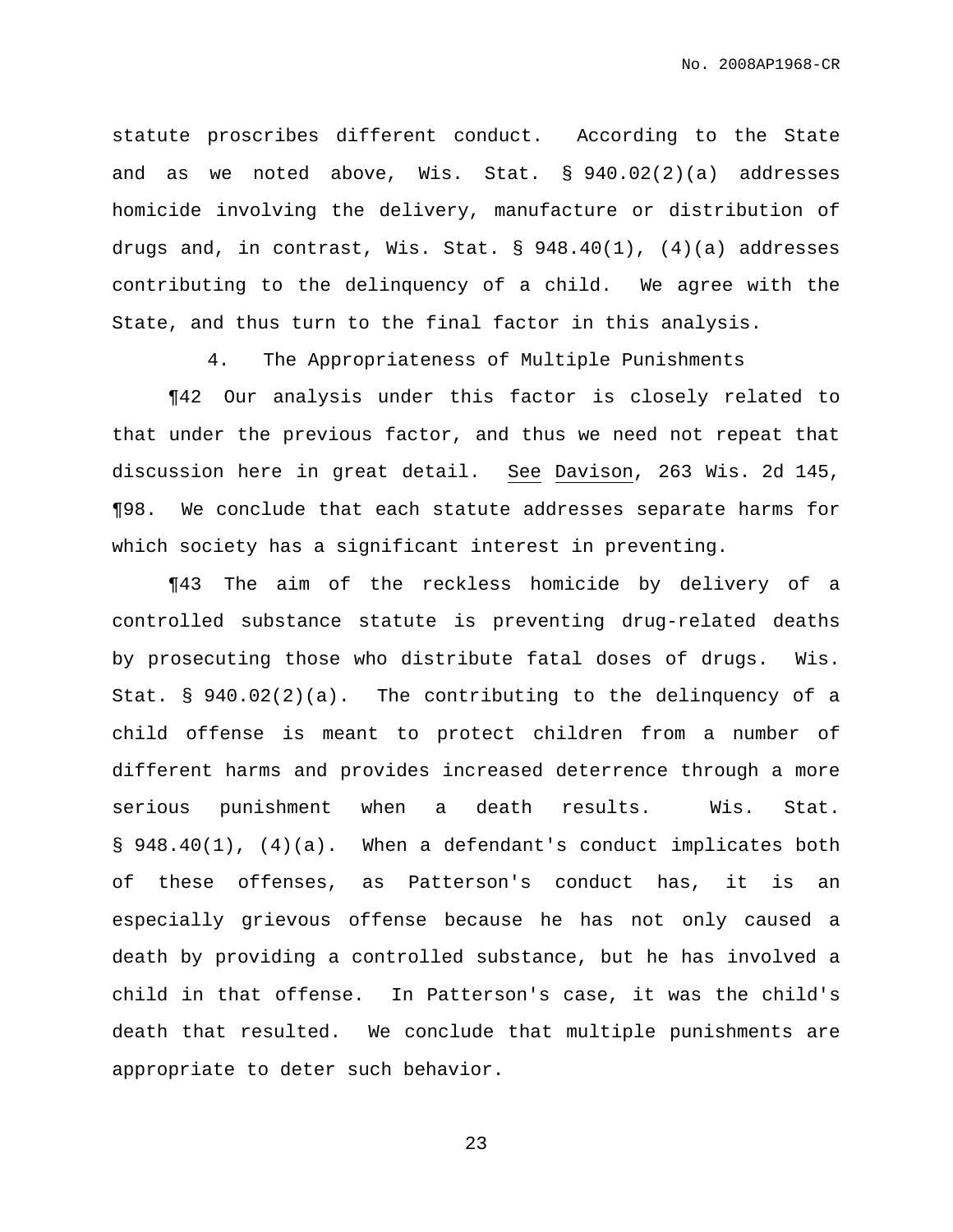¶44 For the reasons stated above, we hold that Patterson failed to overcome the presumption that the legislature intended to allow multiple punishments for this offense, and therefore, his convictions are not multiplicitous.

B. Patterson's claim regarding the definition

of "child" for the purposes of § 948.40(1)

¶45 This issue concerns the proper interpretation of Wis. Stat. § 948.40(1), specifically the definition of "child" for the purposes of that statute.<sup>17</sup> As this is a question of statutory interpretation, our review is de novo. McNeil v. Hansen, 2007 WI 56, ¶6, 300 Wis. 2d 358, 731 N.W.2d 273. Statutory interpretation begins with the language of the statute. State ex rel. Kalal v. Circuit Court for Dane County, 2004 WI 58, ¶45, 271 Wis. 2d 633, 681 N.W.2d 110. We interpret a statute "where possible to give reasonable effect to every word, in order to avoid surplusage." Id., ¶46. Only if we conclude that the plain language of the statute is ambiguous will we look to the legislative history for clarification. Id.

¶46 Patterson argues that his conviction under Wis. Stat. § 948.40(1), (4)(a) was error because Tanya was seventeen at the time of her death and the statute does not apply to seventeenyear-olds. He bases this argument on an exception in the

 $17$  The court of appeals reviewed this claim as one challenging the sufficiency of the evidence. Patterson, 321 Wis. 2d 752, 127. Before the court of appeals Patterson argued that the evidence was insufficient to support a guilty verdict for contributing to the delinquency of a child with death as a consequence based on his interpretation of Wis. Stat. § 948.40(1). However, Patterson's argument before this court does not present this issue as one regarding the sufficiency of the evidence, but rather as one of statutory interpretation. Because we conclude that this claim turns on the appropriate interpretation of § 948.40(1), our analysis will address it as such.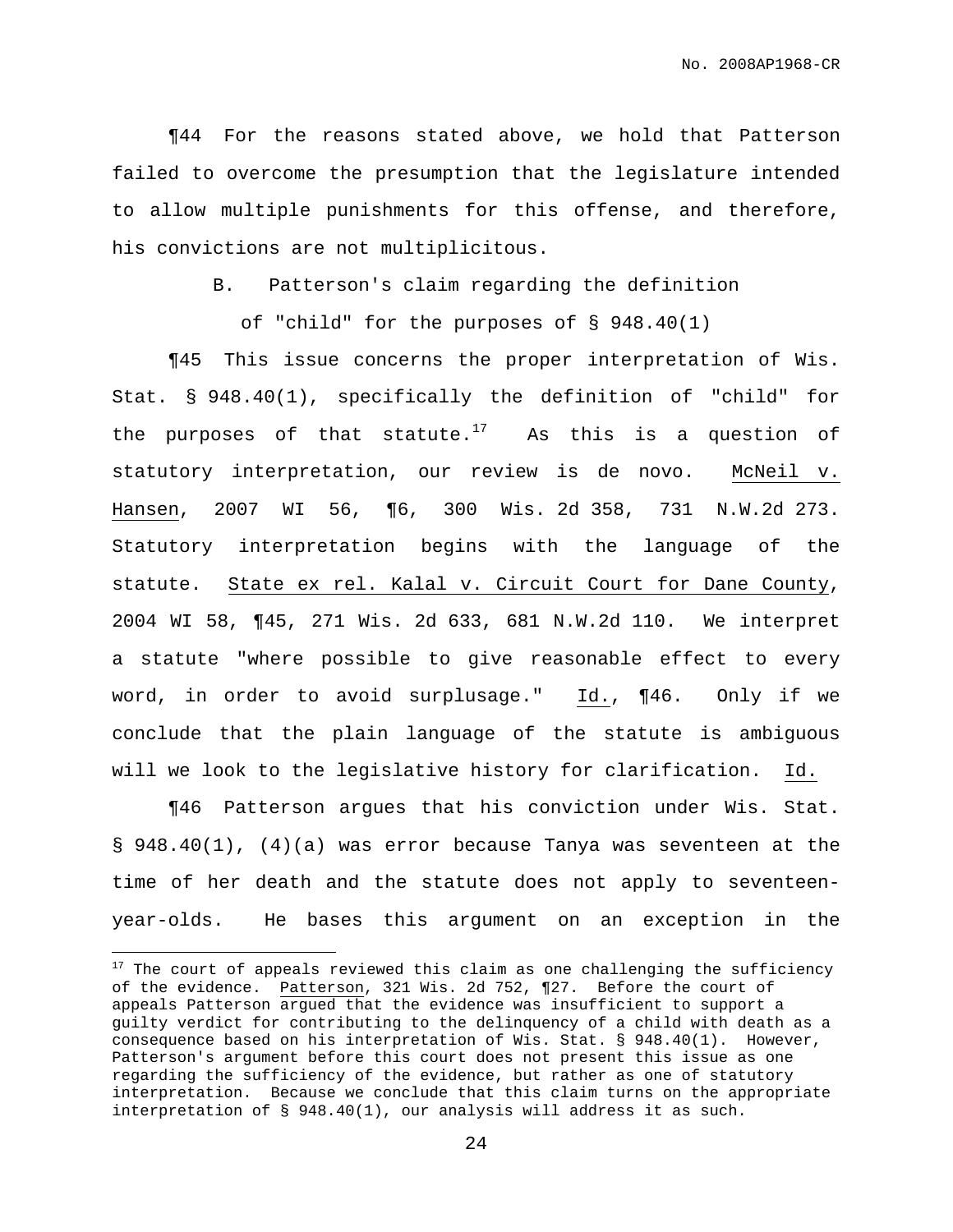definition of "juvenile" for those over seventeen. Wis. Stat. § 938.02(10m). The State argues that this exception applies only for the purposes of prosecuting children and therefore does not apply to prosecutions under Wis. Stat. § 948.40(1). See Wis. Stat. §§ 938.02(10m), 948.01(1). We agree with the State. We conclude that this exception applies only to the prosecution of children based on the plain language and legislative history of Wis. Stat. §§ 948.01(1) and 948.40(1).

¶47 We first examine the plain language of Wis. Stat. § 948.40(1). It provides that "[n]o person may intentionally encourage or contribute to the delinquency of a child." Wis. Stat. § 948.40(1). "Child" is defined in chapter 948 as "a person who has not attained the age of 18 years, except that for purposes of prosecuting a person who is alleged to have violated a state or federal criminal law, 'child' does not include a person who has attained the age of 17 years."<sup>18</sup> Wis. Stat. § 948.01(1). Based on the plain language of the definition of "child," it excludes children over the age of seventeen from its definition only "for the purposes of prosecuting" such a person. Id. Since under Wis. Stat. § 948.40(1) it is the person contributing to the child's delinquency being prosecuted and not the child, the exception does not apply to the victim here.

 $18$  The relevant exception to the definition of "juvenile" in Wis. Stat. § 938.02(10m) is substantially similar to the exception in the definition of "child" in Wis. Stat. § 948.01(1). Because the language of Wis. Stat. § 948.40(1) refers to "child" rather than "juvenile," and because the relevant legislative history addresses the definition of "child" in chapter 948, we will continue the analysis by referring to the definition of "child" even though the parties and the court of appeals framed their analyses around the definition of "juvenile." As the court of appeals noted, Patterson, 321 Wis. 2d 752, ¶29 n.12, the analysis would be the same under either term.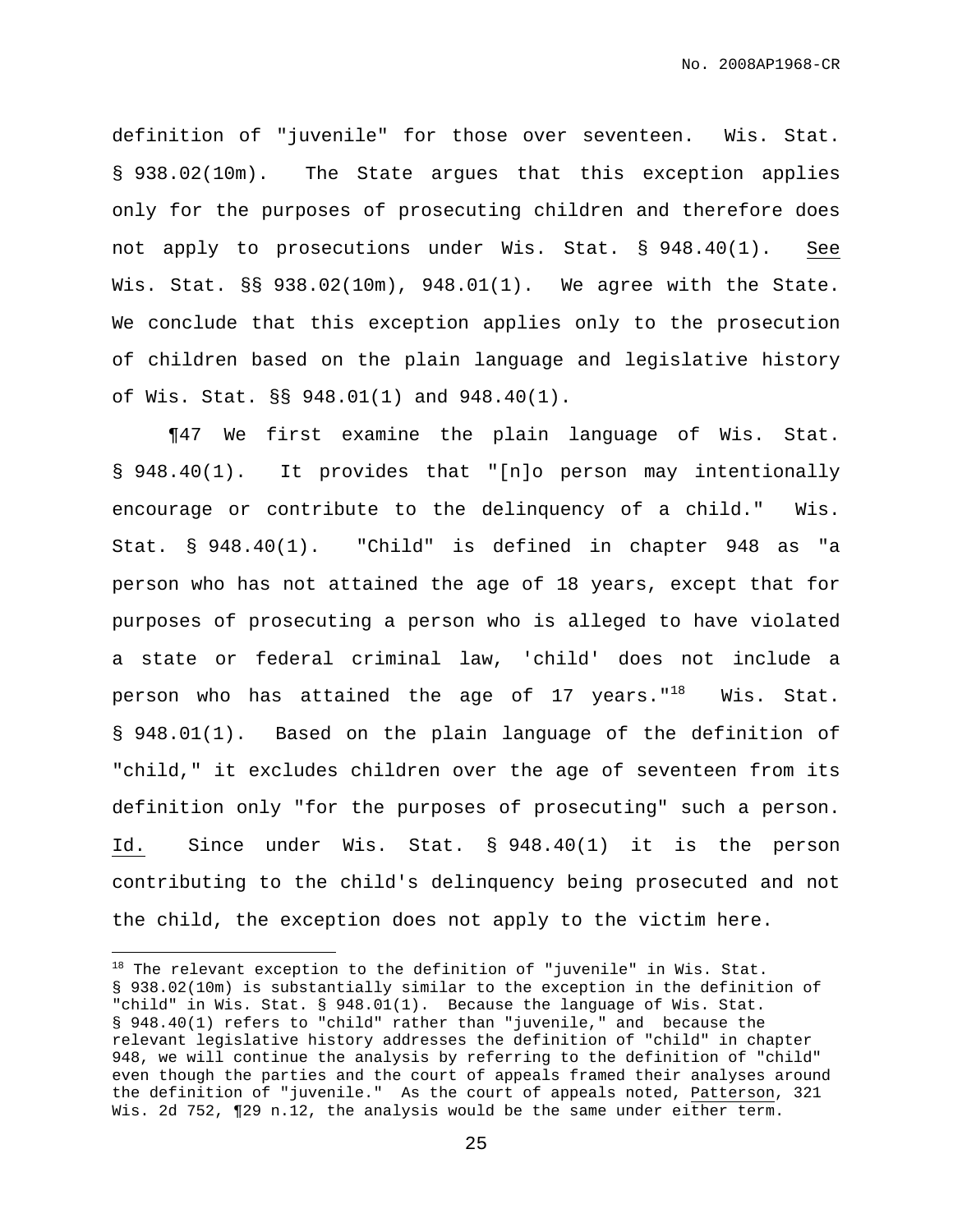¶48 Patterson argues that this reading of § 948.40(1) strips the word "delinquency" of any meaning. He asserts that the reference to a child's delinquency implicates the overseventeen exception as children must be prosecuted to become delinquent. This argument fails for two reasons. First, this court has expressly held that a conviction under § 948.40(1) for contributing to a child's delinquency is not predicated on the child actually being adjudicated delinquent. Riger v. State, 249 Wis. 201, 204, 23 N.W.2d 456 (1946). Second, the pattern jury instruction explains that for the purposes of Wis. Stat. § 948.40(1), "delinquency" means "any violation of state criminal law by a child." Wis JI——Criminal 2170A. This clarifies that the term "delinquency" in Wis. Stat. § 948.40(1) requires proof only that the child violated a criminal law, and not that the child was prosecuted for that violation.

¶49 While the language is reasonably clear, there is claimed ambiguity regarding the interplay between the exception in the definition of "child" for prosecution purposes and the reference in Wis. Stat. § 948.40(1) to delinquency. To resolve that ambiguity, and in support of our interpretation, we will examine the legislative history for further guidance.

¶50 The exception in the definition of "child" for the purpose of prosecuting children over seventeen was added in 1995 as part of a revision to juvenile court jurisdiction. Drafting File for 1995 Wis. Act 27, Analysis by the Legislative Reference Bureau of 1995 A.B. 150, Legislative Reference Bureau, Madison, Wis. The Legislative Reference Bureau clarified that the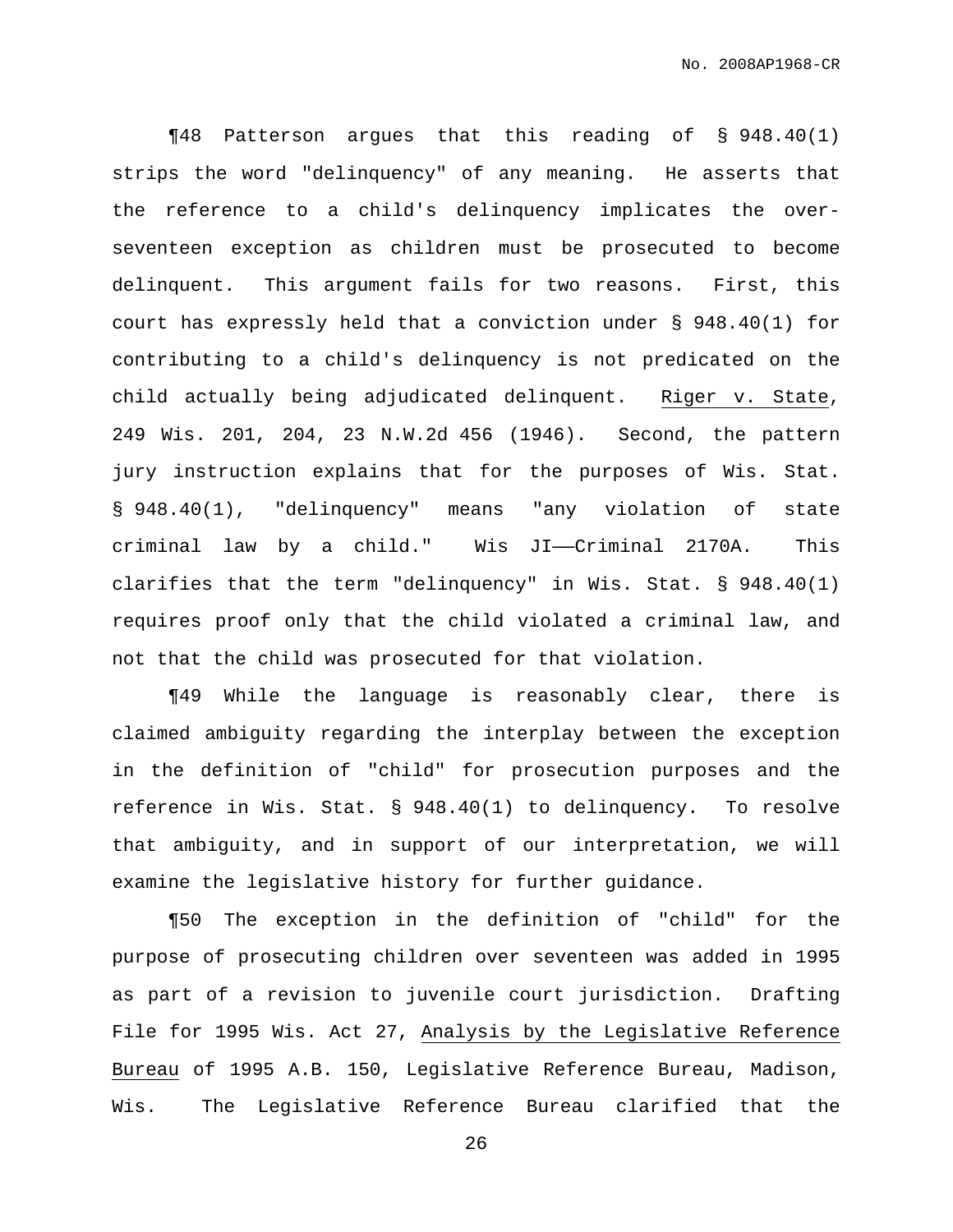purpose of the bill was to "lower[] from 18 to 17 the age at which a person who violates a criminal law is subject to the jurisdiction and procedures of the adult court and, on conviction, to an adult sentence." Id. As jurisdiction over the child at issue in  $\S$  948.40(1) is not a concern in prosecuting the person that contributed to that child's delinquency, the exception for children over seventeen does not apply. The legislative history supports the plain meaning of the language in Wis. Stat. § 948.40(1).

¶51 Therefore, we hold that Patterson's conviction for contributing to the delinquency of Tanya was not error on the basis claimed by Patterson.

C. Patterson's Jury Instruction Claim

¶52 We now turn to Patterson's claims regarding errors during his trial. We first address Patterson's jury instruction claim and then turn to his claim regarding prosecutorial misconduct.

¶53 A jury instruction is erroneous if it fails to clearly place the burden of proving all elements of the offense on the State. See In re Winship, 397 U.S. 358, 364 (1970). To ensure compliance with the Winship standard, we must "examine the jury instruction as a whole [] to determine whether there is a reasonable likelihood that the jury understood the instructions to allow conviction based on" insufficient proof. State v. Avila, 192 Wis. 2d 870, 889, 532 N.W.2d 423 (1995). The jury was instructed as follows regarding the requirements of Wis.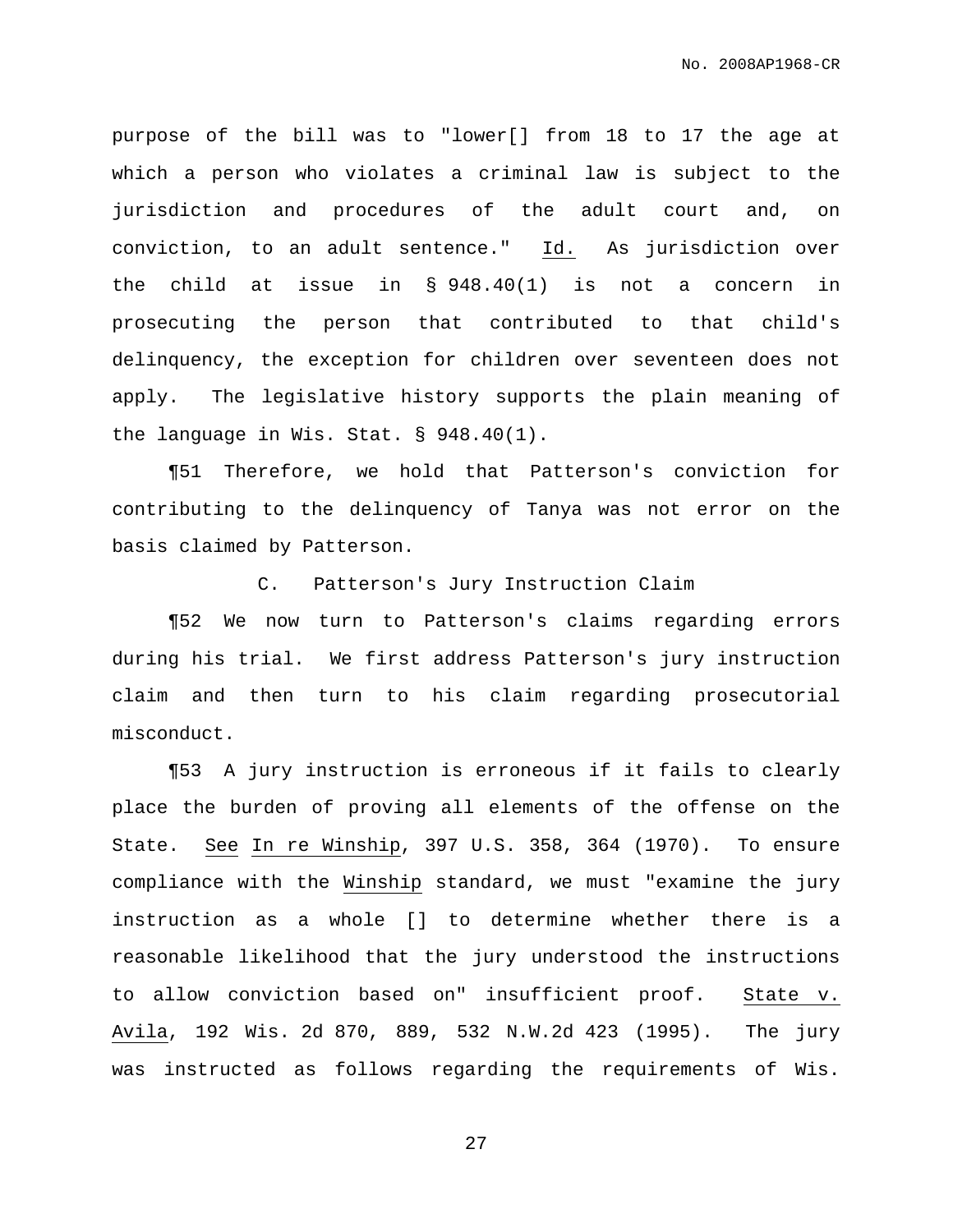Stat. § 940.02(2)(a), which closely follows the pattern instruction:

Before you may find the defendant guilty of this offense, the State must prove by evidence which satisfies you beyond a reasonable doubt that the following four elements were present: First, that the defendant delivered a substance; second, that the substance was Oxycodone; third, that the defendant thought or believed that the substance was Oxycodone, a controlled substance; and fourth, that Tanya [S.] used the substance alleged to have been delivered by the defendant and died as a result of that use.

(Emphasis added).

¶54 Patterson asserts that this instruction allowed the jury to find him guilty of first-degree reckless homicide by delivery of a controlled substance based on mere allegations. Specifically, Patterson takes issue with the fourth element in the instruction, which he contends permitted the jury to find him guilty "on less than proof beyond a reasonable doubt." In response, the State points out that, when viewed as a whole, the jury instruction is not erroneous because the reference to "the substance alleged to have been delivered by the defendant" only directs the jury back to the first element of the instruction. The court of appeals agreed, explaining that "[t]he 'alleged' language in element four is plainly a reference to the substance Patterson was alleged to have delivered to Tanya S. in elements one and two of the crime. Those elements, in turn, require proof that Patterson actually delivered the Oxycodone." Patterson, 321 Wis. 2d 752, ¶32.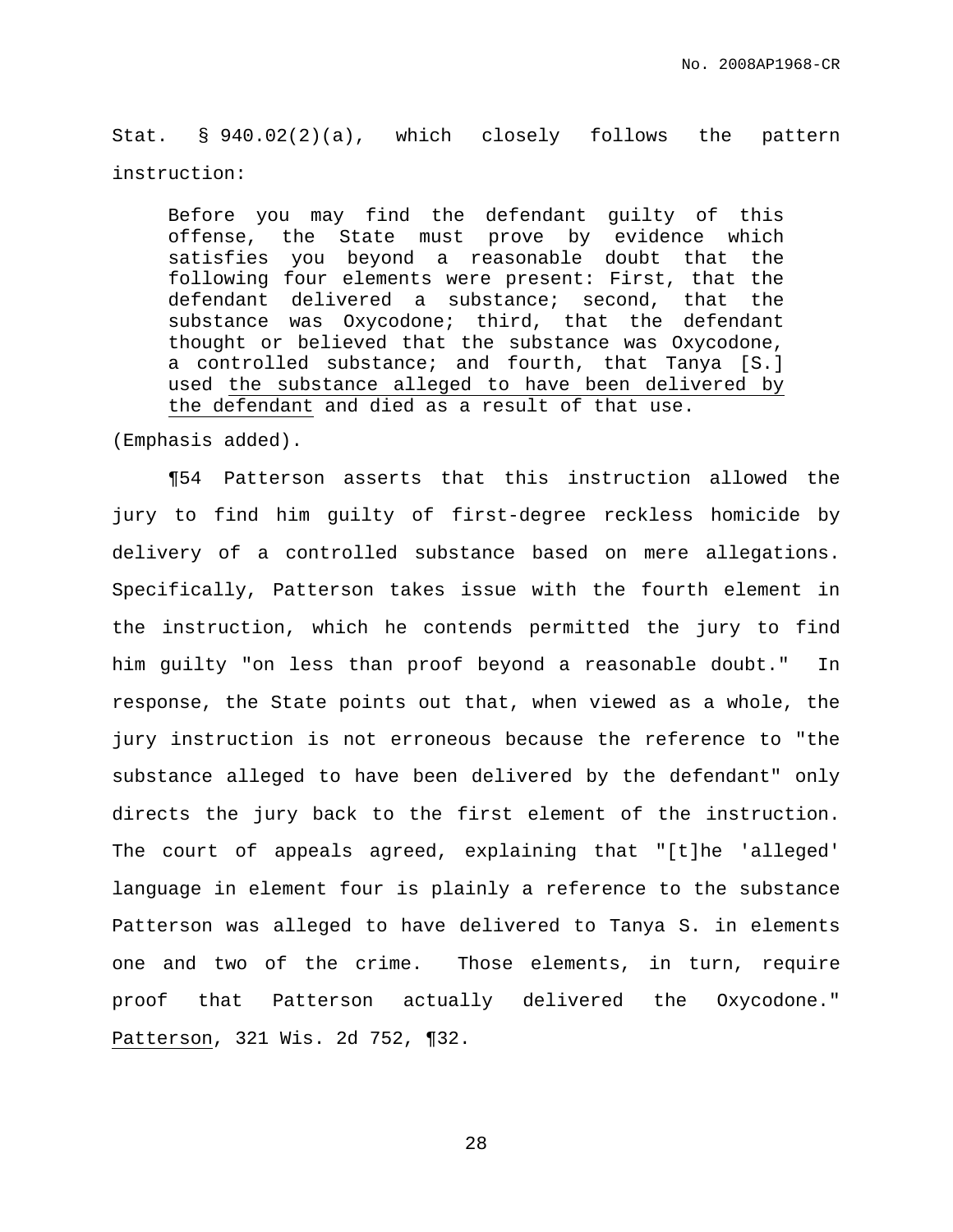¶55 We agree that, considering the jury instruction as a whole, it is not reasonably likely that the jury misunderstood the burden of proof. Under this instruction, even to reach the challenged element, the jury must find that the State proved beyond a reasonable doubt that the defendant delivered Oxycodone to Tanya. Once the members of a jury reach the fourth element, we are satisfied that they will understand that the language refers them back to their previous finding, not that the burden has been lowered.<sup>19</sup> Therefore, the jury instruction does not erroneously relieve the State of its burden of proving all of the elements of Wis. Stat. § 940.02(2)(a) beyond a reasonable doubt.

D. Patterson's Prosecutorial Misconduct Claim

¶56 We now turn to Patterson's final claim regarding alleged prosecutorial misconduct, which Patterson argues entitles him to a new trial. The circuit court denied Patterson's motion for a mistrial, and the court of appeals affirmed. It is well established that a motion for a mistrial based on prosecutorial misconduct is reviewed under an erroneous exercise of discretion standard. Hoppe v. State, 74 Wis. 2d 107, 119, 246 N.W.2d 122 (1976); State v. Lettice, 205 Wis. 2d 347, 352, 556 N.W.2d 376 (Ct. App. 1996). Such a motion "is addressed to the sound discretion of the [circuit] court and

 $19$  We also note that these instructions are not only sufficient, but necessary to ensure that the defendant is not prejudiced by the instruction. Any alternative to the phrase used in the jury instruction "alleged to have been delivered by the defendant" – such as referring to a "substance delivered by the defendant" - would have the effect of suggesting that the defendant is guilty of the first element before the jury has an opportunity to make that determination.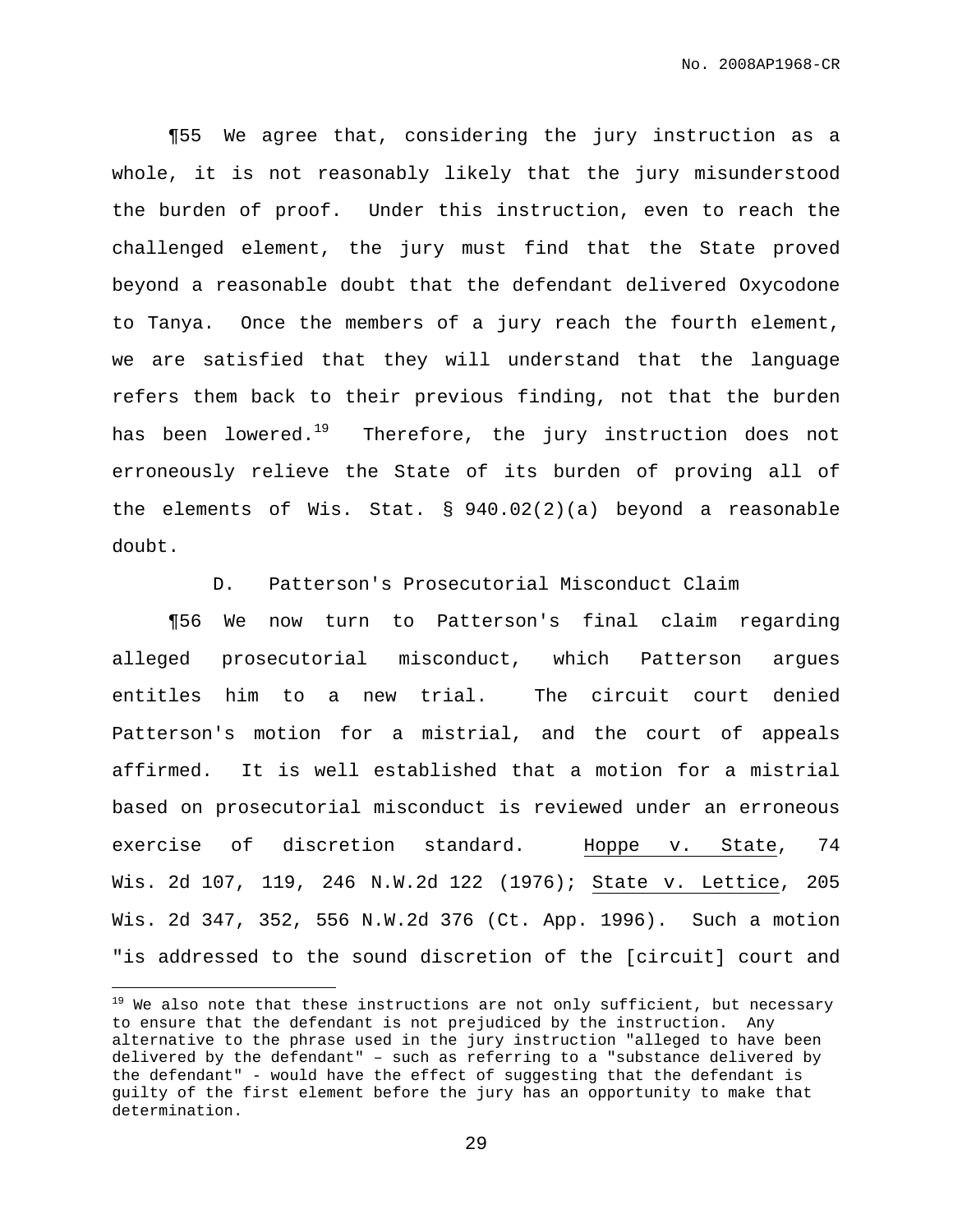No. 2008AP1968-CR

will not be reversed by this court unless there is evidence of [an erroneous exercise] of discretion and prejudice to the defendant." Hoppe, 74 Wis. 2d at 119.

¶57 Patterson argues that the circuit court erroneously exercised its discretion in refusing to grant a mistrial because the prosecutor's misconduct denied him due process. The alleged misconduct is based on four questions in which the prosecutor referred to another witness's statements or testimony. Patterson contends that in three instances, the prosecutor improperly impeached or refreshed the recollection of a witness with another witness's statements or testimony.<sup>20</sup> Patterson agrees with the court of appeals that in a fourth instance, the prosecutor violated Haseltine, 120 Wis. 2d at 95-96, by asking a witness to opine on the truthfulness of another witness's statements. The State responds that the court of appeals correctly concluded that only one of the prosecutor's questions even arguably violated Haseltine and that any error did not prejudice Patterson.

¶58 We agree with the State that the circuit court did not erroneously exercise its discretion. Under Haseltine, an attorney may not ask a witness to testify about the truthfulness of another witness' testimony.  $\underline{Id.}$  While such questions are

<sup>&</sup>lt;sup>20</sup> Patterson concedes that these three questions were not **Haseltine** violations but nevertheless asserts that they were improper questions. Generally, Patterson asserts that the prosecutor continuously "attempted to shift the burden to the defendant" and improperly used another witness's statements or testimony to impeach witnesses or refresh their recollection. Patterson does not elaborate on how these questions would shift the burden to the defendant or why the use of other witnesses' statements or testimony in the manner is improper if it is not a violation of Haseltine.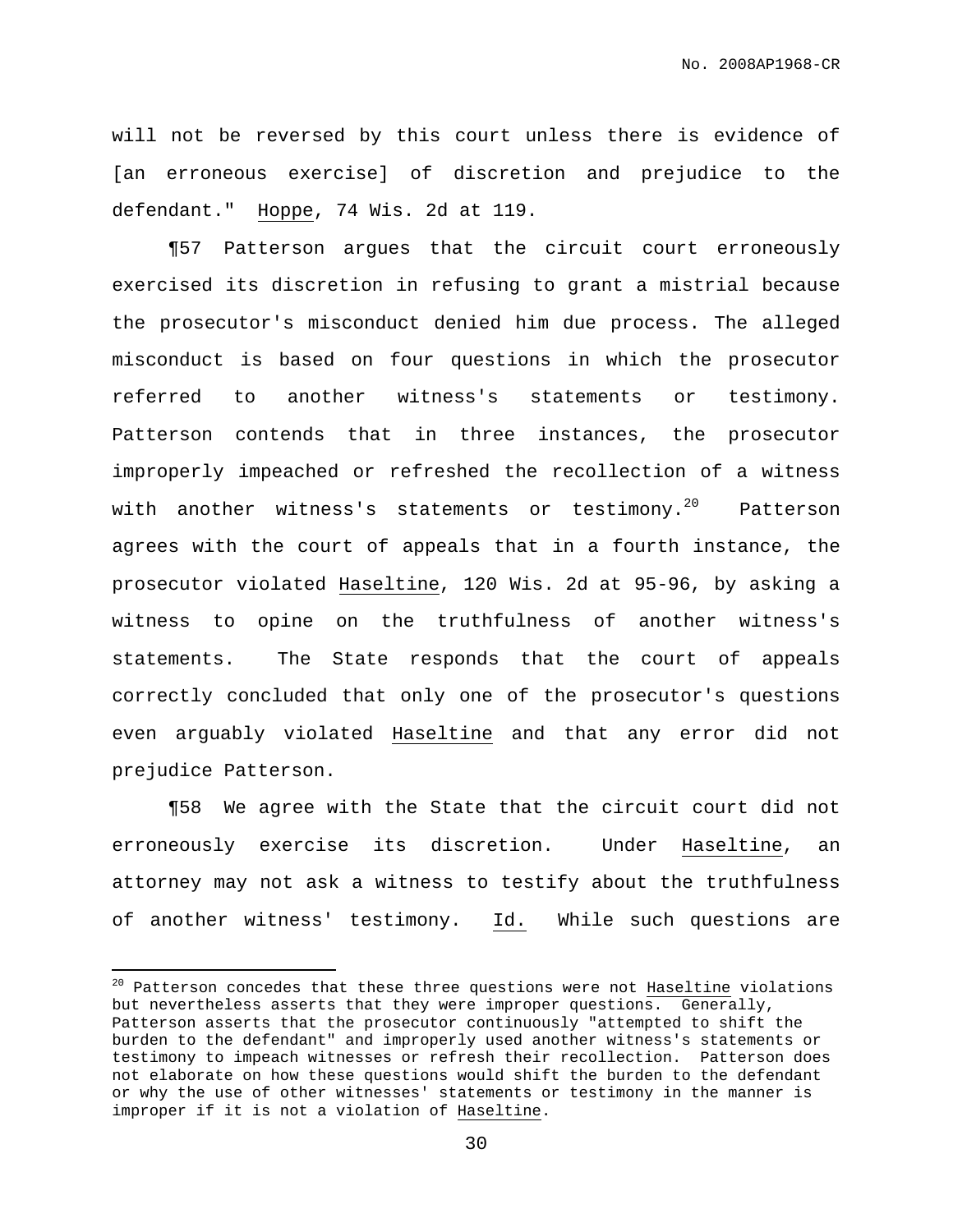improper, Haseltine violations do not result in reversible error unless the opinion testimony "creates too great a possibility that the jury abdicated its fact-finding role" to the witness and did not independently find the defendant's guilt. Id. at 96. In response to claims of prosecutorial misconduct, a new trial is appropriate only when improper questions "so infected the trial with unfairness as to make the resulting conviction a denial of due process." Neuser, 191 Wis. 2d at 136. Under these guidelines, we examine the allegedly improper questions.

¶59 In the first instance, the prosecutor referred to another witness's testimony to refresh Janice Tappa's recollection when cross-examining her. The prosecutor asked Tappa, "[W]hat if Calvin had said that [Tanya] told him that she took two pills, would that help to refresh your recollection?"

¶60 In the second instance, during the redirect examination of Patterson's brother, Daniel Perez, the prosecutor attempted to impeach his testimony by asking, "So if all other witnesses said that at 11:00 your mom was already home . . . that would be wrong?"

¶61 In the third instance, the prosecutor referred to an exhibit outlining Patterson's statements to police and asked Investigator Strompolis about his recollection of Patterson's statements. Contrasting Patterson's statements to police with his mother's testimony, the prosecutor asked, "So if Loretta Patterson had testified that he kept his most recent Oxycontin 40-milligram prescription in his pants pocket, would this be the first time you heard this?" Before Investigator Strompolis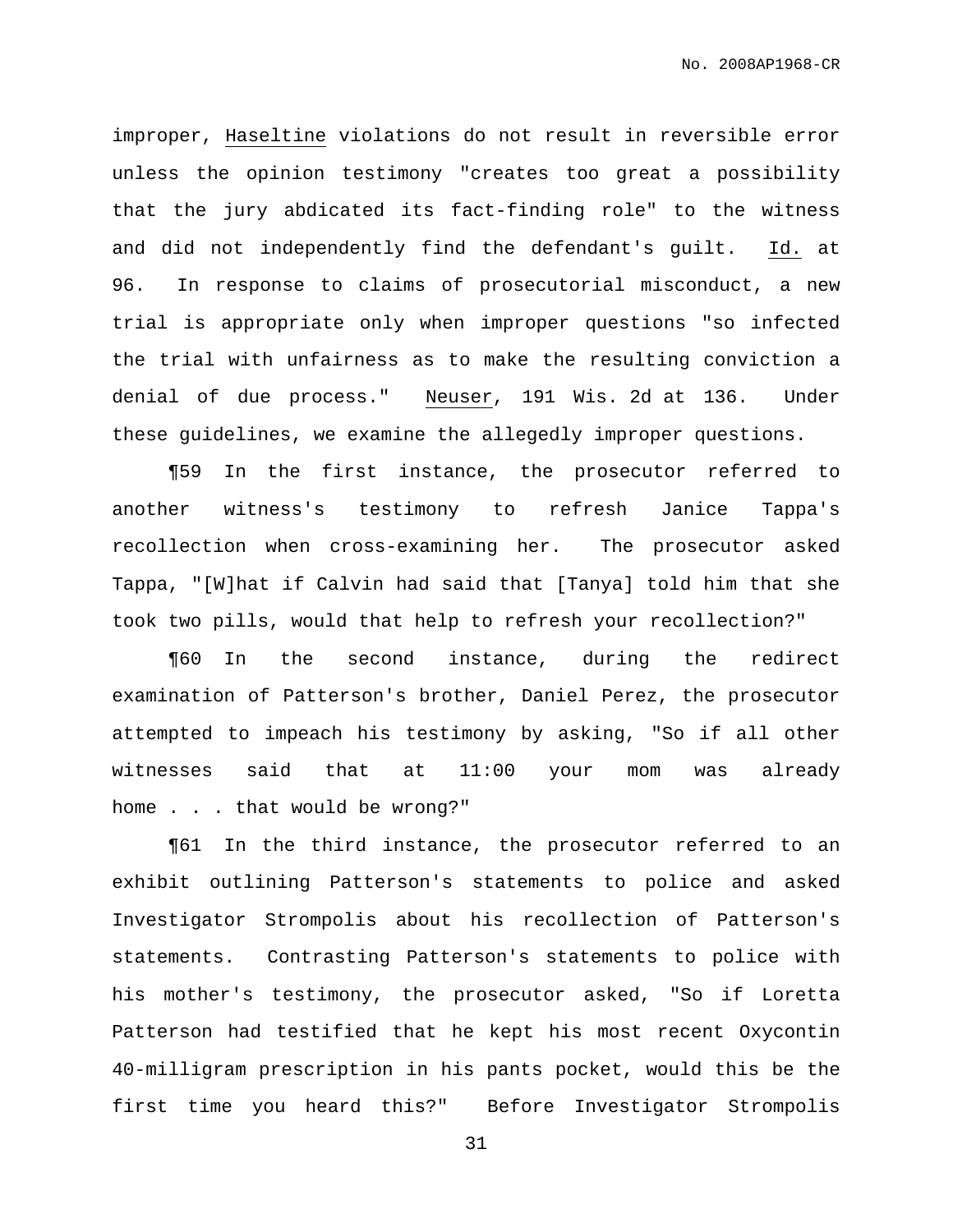could respond, Patterson's counsel objected, and the prosecutor rephrased the question.

¶62 The fourth instance Patterson asserts was a Haseltine violation also occurred during the prosecutor's crossexamination of Investigator Strompolis. While eliciting information about the investigator's interrogation of Misty Hale, the prosecutor asked, "Do you believe she was being truthful when she gave that information to you or did you stop the tape again?"

¶63 We conclude that the first three questions are not improper because the other witnesses' statements or testimony were used for impeachment purposes or to refresh the witness's recollection. We also agree with the court of appeals that these questions were not Haseltine violations because the prosecutor was not seeking to elicit the witness's opinion on whether those other witnesses' statements were true.

¶64 Regarding the fourth question, we agree with the court of appeals that while it may violate Haseltine because the prosecutor asked whether the witness believed another witness's statements were true, it did not result in an unfair trial. See Patterson, 321 Wis. 2d 752, ¶36. In her cross-examination of Investigator Strompolis, the prosecutor was responding to Patterson's counsel's suggestion that the police did not conduct an adequate investigation. Given this context, it becomes clear that the question was used to explain why Investigator Strompolis did not continue with his interrogation of Misty Hale, rather than to establish the truth or falsity of Hale's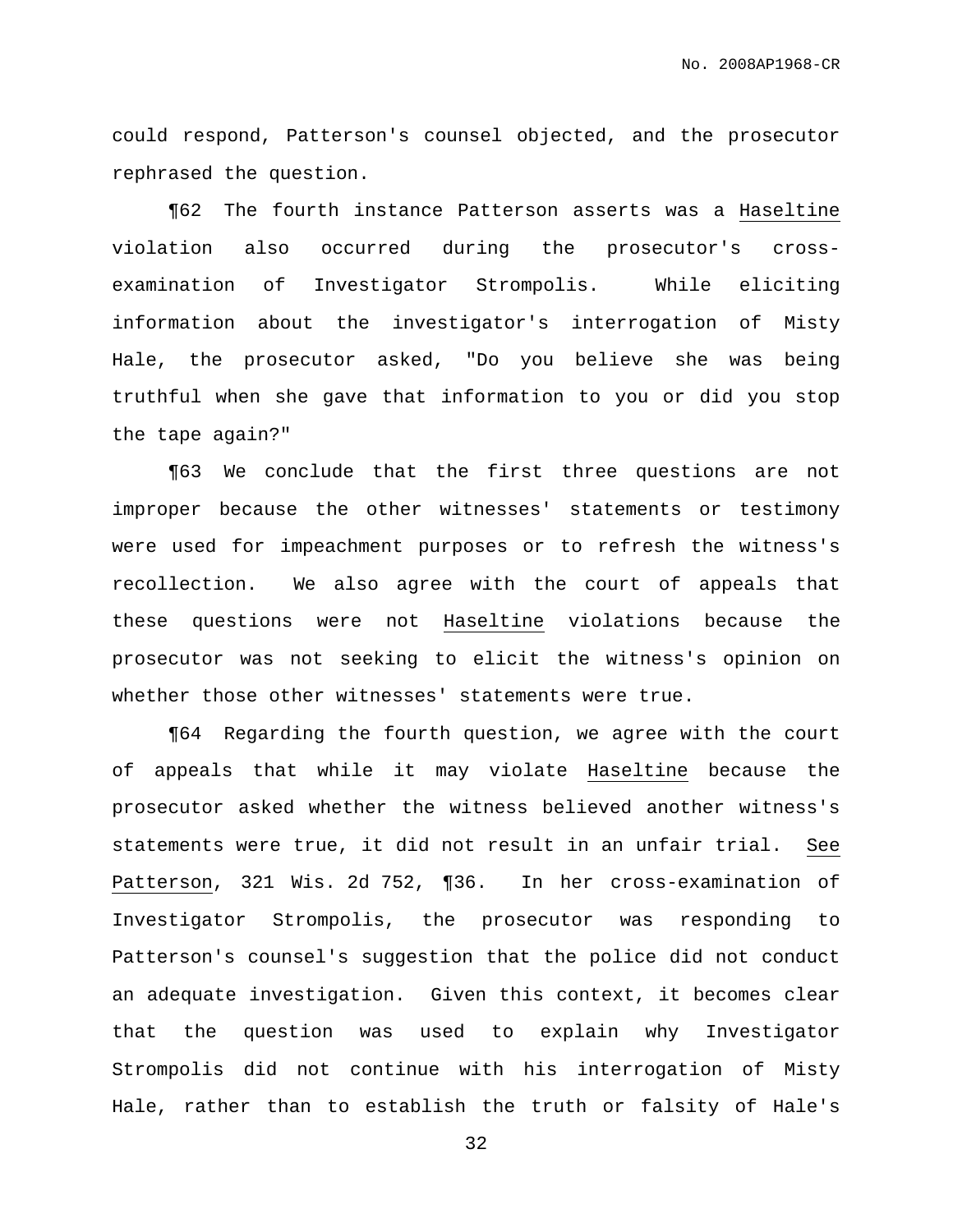statements. We note that, under these circumstances, any error by the prosecutor in asking this question was harmless. See Wis. Stat. § 805.18(2); State v. Lindell, 2001 WI 108, ¶69, 245 Wis. 2d 689, 629 N.W.2d 223 (applying the harmless error statute to criminal proceedings). This particular question in this context did not "create[] too great a possibility that the jury abdicated its fact-finding role" to the witness or failed independently to find the defendant's guilt. Haseltine, 120 Wis. 2d at 96. Nor did this question or any of the other allegedly improper questions raised by Patterson "so infect[] the trial with unfairness as to make the resulting conviction a denial of due process." Neuser, 191 Wis. 2d at 136. The circuit court did not erroneously exercise its discretion in denying Patterson's motion for a mistrial.

## III. CONCLUSION

¶65 We affirm the court of appeals for the reasons stated above. In response to Patterson's first claim, we hold that convictions for both first-degree reckless homicide by delivery of a controlled substance and contributing to the delinquency of a child with death as a consequence are not multiplicitous because, in light of the four-part analysis outlined in Davison, 263 Wis. 2d 145, ¶50, we conclude that the legislature intended to permit multiple punishments for these offenses. On this issue, we affirm the court of appeals, but on different grounds. We conclude that the convictions are not multiplicitous because contributing to the delinquency of a child with death as a consequence is not a "type of criminal homicide" for the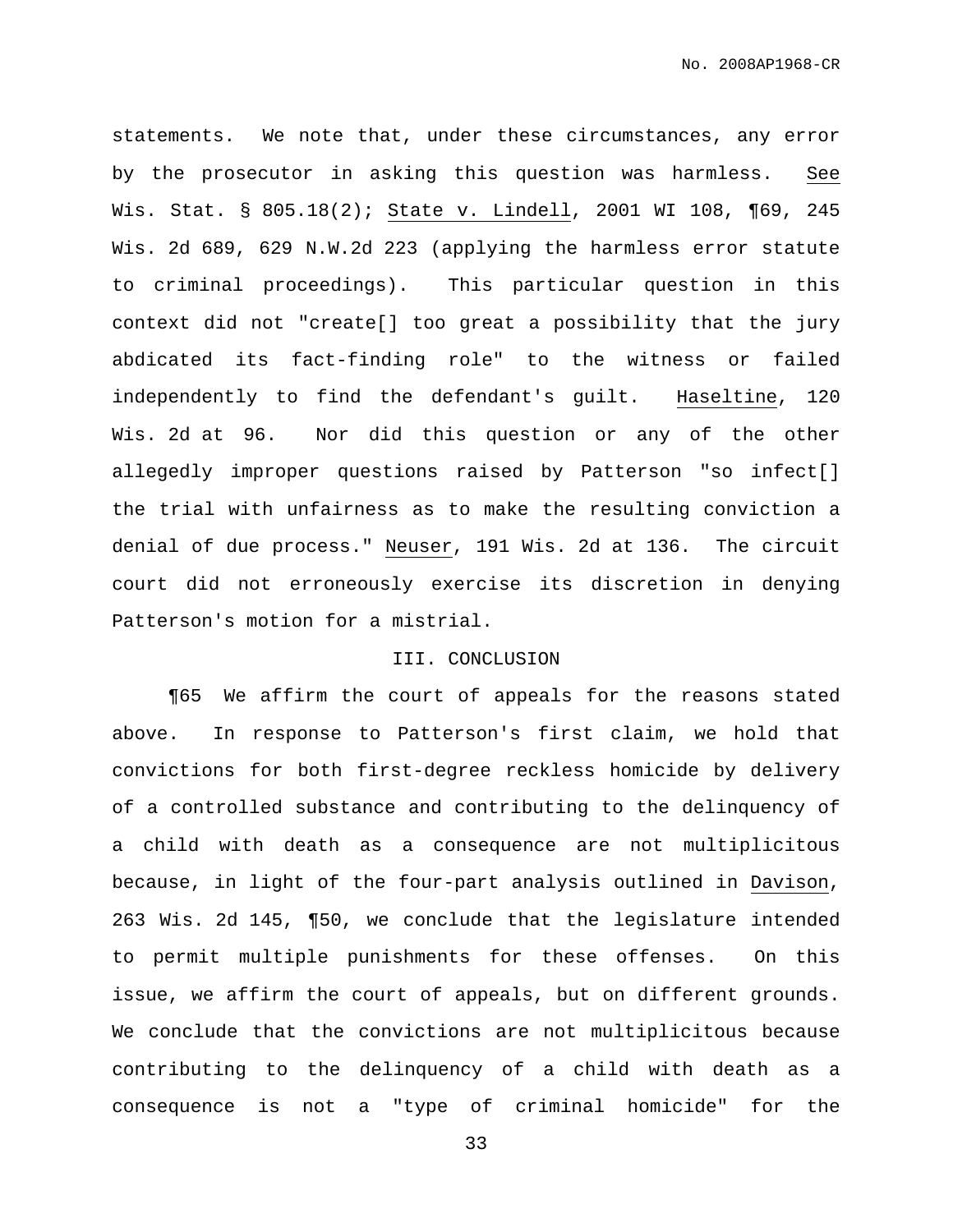purposes of Wis. Stat. § 939.66(2), and further that the legislature intended to permit cumulative punishments for that offense and first-degree reckless homicide by delivery of a controlled substance.

¶66 Regarding the second issue, we hold that Wis. Stat. § 948.40(1) proscribes contributing to the delinquency of any child under the age of eighteen, and thus Patterson's conviction was proper. Our interpretation of Wis. Stat. § 948.40(1) is informed by the plain language and legislative history of the definition of "child" in Wis. Stat. § 948.01(1), which excludes those over seventeen only for the "purposes of prosecuting" such person.

¶67 Third, we conclude that the jury instruction for first-degree reckless homicide by delivery of a controlled substance was not erroneous because the jury was properly advised that the burden of proving all elements of the crime beyond a reasonable doubt rested on the State. Patterson's claim that the wording of the fourth element of that crime allowed the jury to convict him based on allegations alone is not reasonable, especially when one looks at the jury instructions as a whole.

¶68 Fourth, there was no prosecutorial misconduct warranting a new trial because the single Haseltine violation in the seven-day trial in this case did not "so infect[] the trial with unfairness as to make the resulting conviction a denial of due process." Neuser, 191 Wis. 2d at 136. We therefore affirm the decision of the court of appeals.